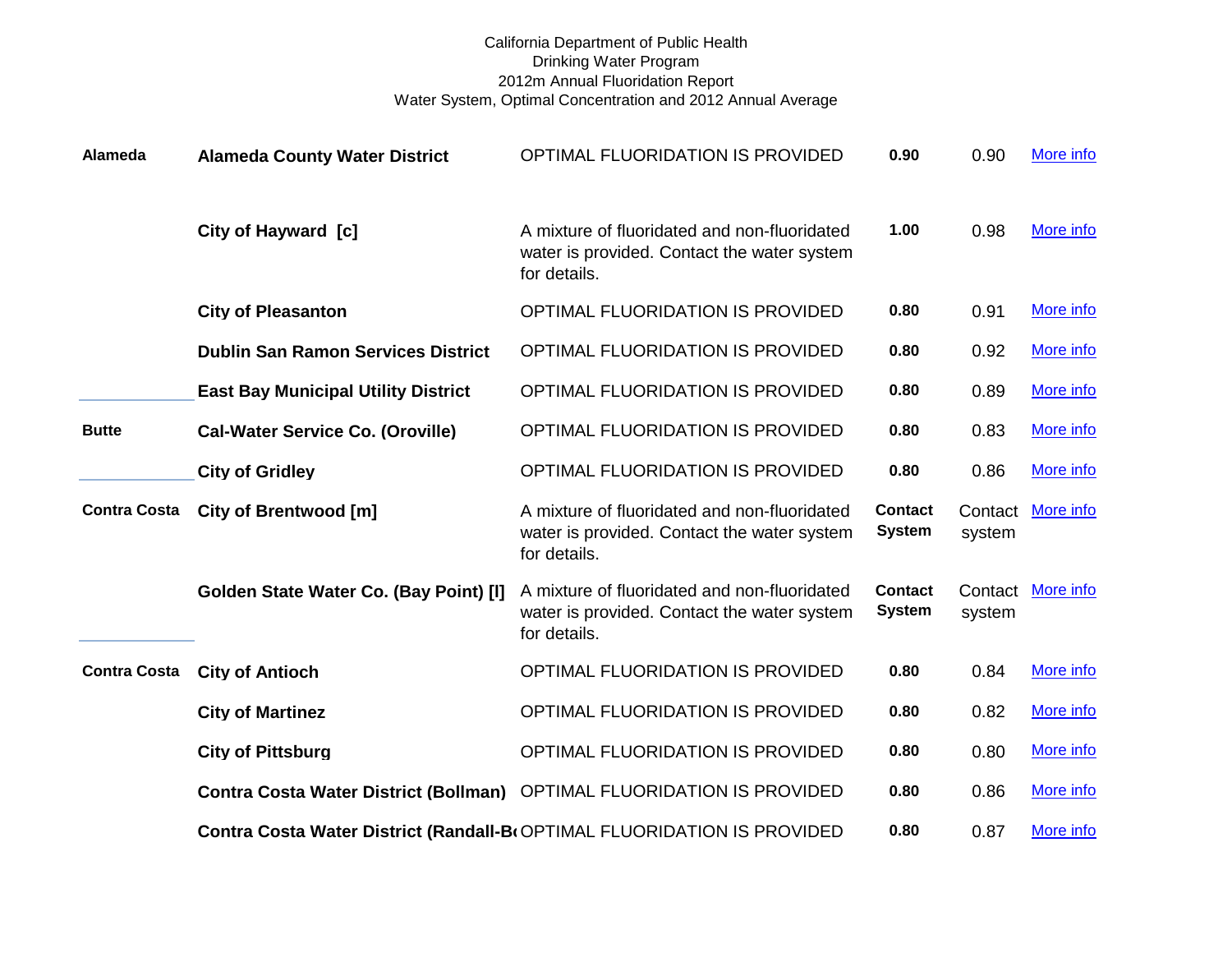|                    | <b>Diablo Water District</b>            | California Department of Public Health<br>Drinking Water Program<br>2012m Annual Fluoridation Report<br>Water System, Optin Montentral ARRIA ELONA STAR AVERED | 0.80                            | 0.84   | More info         |
|--------------------|-----------------------------------------|----------------------------------------------------------------------------------------------------------------------------------------------------------------|---------------------------------|--------|-------------------|
| <b>Del Norte</b>   | <b>Bertsch Ocean View CSD [a]</b>       | A mixture of fluoridated and non-fluoridated<br>water is provided. Contact the water system<br>for details.                                                    | 1.00                            | 0.81   | More info         |
| <b>Del Norte</b>   | <b>City of Crescent City</b>            | OPTIMAL FLUORIDATION IS PROVIDED                                                                                                                               | 1.00                            | 0.81   | More info         |
| Fresno             | City of Fresno [f]                      | A mixture of fluoridated and non-fluoridated<br>water is provided. Contact the water system<br>for details.                                                    | <b>Contact</b><br><b>System</b> | system | Contact More info |
| Fresno             | <b>City of Coalinga</b>                 | OPTIMAL FLUORIDATION IS PROVIDED                                                                                                                               | 0.80                            | 0.81   | More info         |
| <b>Humboldt</b>    | <b>City of Arcata</b>                   | OPTIMAL FLUORIDATION IS PROVIDED                                                                                                                               | 1.00                            | 0.67   | More info         |
|                    | <b>City of Eureka</b>                   | OPTIMAL FLUORIDATION IS PROVIDED                                                                                                                               | 1.00                            | 0.98   | More info         |
|                    | Jacoby Creek Co. WD [b]                 | A mixture of fluoridated and non-fluoridated<br>water is provided. Contact the water system<br>for details.                                                    | 1.00                            | 0.67   | More info         |
| Kern               | Indian Wells Valley Water District [1.] | Water contains naturally occuring fluoride<br>that is near the optimal level. Contact the<br>water system for more information.                                | <b>Contact</b><br><b>System</b> | 0.75   | More info         |
| <b>Kings</b>       | <b>City of Hanford</b>                  | Water contains naturally occuring fluoride<br>that is near the optimal level. Contact the<br>water system for more information.                                | <b>Contact</b><br><b>System</b> | system | Contact More info |
| <b>Los Angeles</b> | <b>Azusa Light And Water [p]</b>        | A mixture of fluoridated and non-fluoridated<br>water is provided. Contact the water system<br>for details.                                                    | <b>Contact</b><br><b>System</b> | system | Contact More info |
|                    | <b>Bellflower Home Gardens WC [p]</b>   | A mixture of fluoridated and non-fluoridated<br>water is provided. Contact the water system<br>for details.                                                    | <b>Contact</b><br><b>System</b> | system | Contact More info |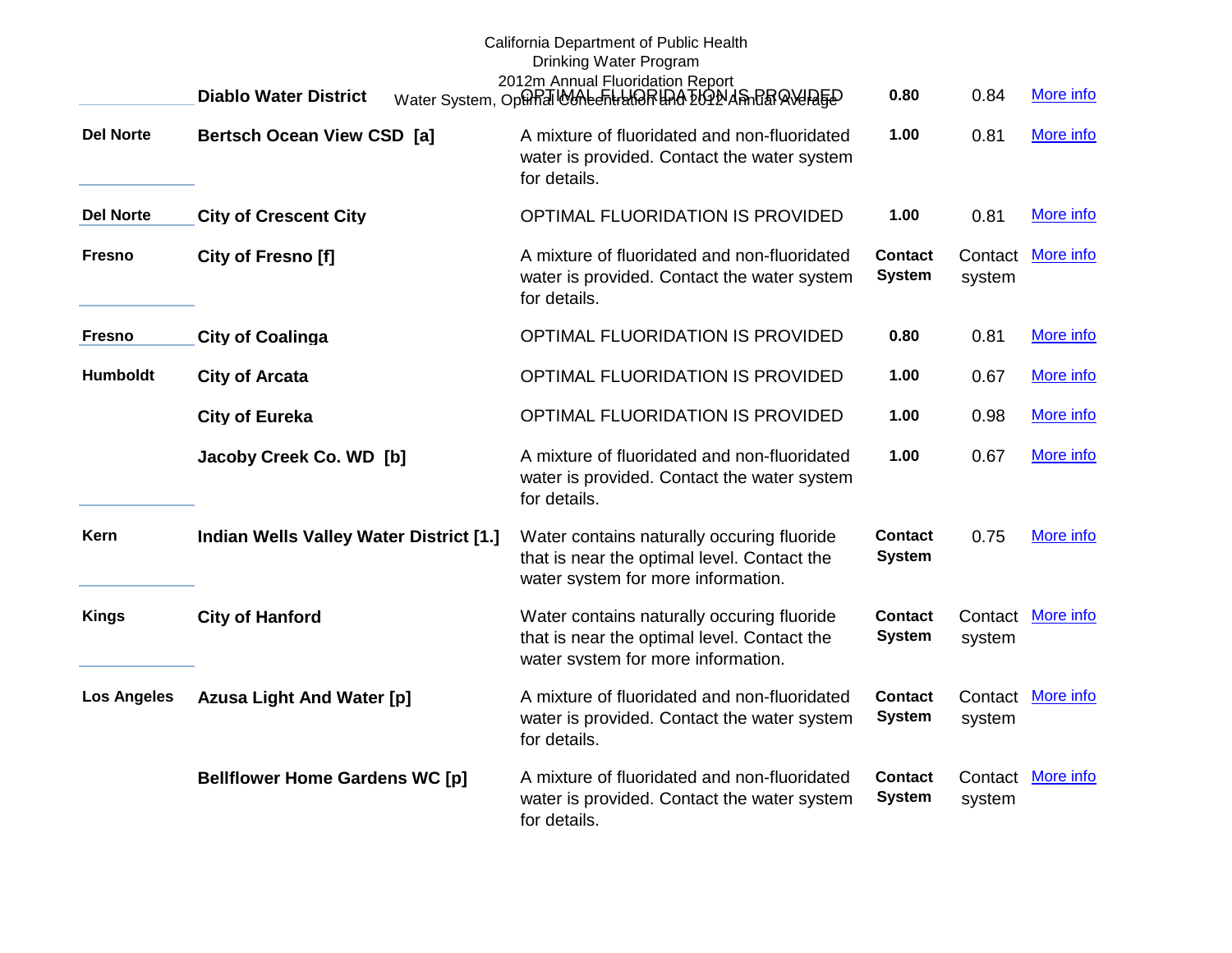|                                          | California Department of Public Health<br>Drinking Water Program<br>2012m Annual Fluoridation Report<br>Bellflower Municipal Wate <sub>bt</sub> Sys <sub>y</sub> (a), Optmaixture entitureridated on denna allu verlated<br>water is provided. Contact the water system<br>for details. | <b>Contact</b><br><b>System</b> | 0.53   | More info         |
|------------------------------------------|-----------------------------------------------------------------------------------------------------------------------------------------------------------------------------------------------------------------------------------------------------------------------------------------|---------------------------------|--------|-------------------|
| <b>Bellflower Somerset Mutual WC [p]</b> | A mixture of fluoridated and non-fluoridated<br>water is provided. Contact the water system<br>for details.                                                                                                                                                                             | <b>Contact</b><br><b>System</b> | system | Contact More info |
|                                          | Cal State Polytechnic Univ (Pomona) [pA mixture of fluoridated and non-fluoridated<br>water is provided. Contact the water system<br>for details.                                                                                                                                       | <b>Contact</b><br><b>System</b> | system | Contact More info |
|                                          | Cal-American Water Co. (San Marino) [¡ A mixture of fluoridated and non-fluoridated<br>water is provided. Contact the water system<br>for details.                                                                                                                                      | <b>Contact</b><br><b>System</b> | system | Contact More info |
| Cal-American WC (Baldwin Hills) [p]      | A mixture of fluoridated and non-fluoridated<br>water is provided. Contact the water system<br>for details.                                                                                                                                                                             | <b>Contact</b><br><b>System</b> | 0.68   | More info         |
| <b>Cal-Water SC (City of Montebello)</b> | A mixture of fluoridated and non-fluoridated<br>water is provided. Contact the water system<br>for details.                                                                                                                                                                             | 0.80                            | 0.73   | More info         |
| Cal-Water SC (East Los Angeles) [p]      | A mixture of fluoridated and non-fluoridated<br>water is provided. Contact the water system<br>for details.                                                                                                                                                                             | 0.80                            | 0.62   | More info         |
| Cal-Water SC (Hermosa/Redondo) [p]       | A mixture of fluoridated and non-fluoridated<br>water is provided. Contact the water system<br>for details.                                                                                                                                                                             | 0.80                            | 0.73   | More info         |
| Cal-Water Service Co. (Dominguez) [p]    | A mixture of fluoridated and non-fluoridated<br>water is provided. Contact the water system<br>for details.                                                                                                                                                                             | 0.80                            | 0.67   | More info         |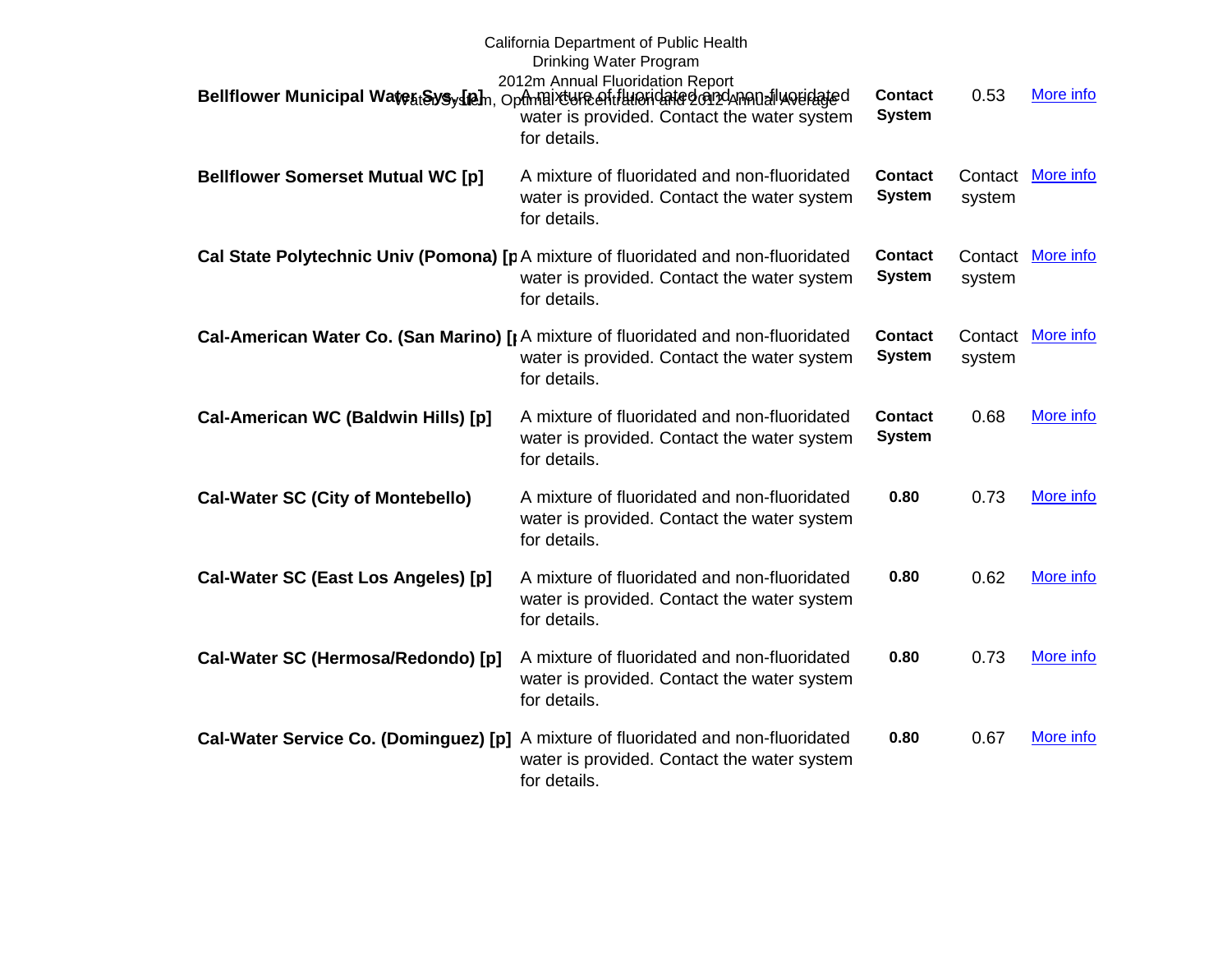| City of Alhambra [p]             | California Department of Public Health<br>Drinking Water Program<br>2012m Annual Fluoridation Report<br>Water System, Optmaixture of if luioridated on dannou all wouldated<br>water is provided. Contact the water system<br>for details. | <b>Contact</b><br><b>System</b> | Contact<br>system | More info |
|----------------------------------|--------------------------------------------------------------------------------------------------------------------------------------------------------------------------------------------------------------------------------------------|---------------------------------|-------------------|-----------|
| <b>City of Bell Gardens [p]</b>  | A mixture of fluoridated and non-fluoridated<br>water is provided. Contact the water system<br>for details.                                                                                                                                | <b>Contact</b><br><b>System</b> | Contact<br>system | More info |
| City of Burbank [p]              | A mixture of fluoridated and non-fluoridated<br>water is provided. Contact the water system<br>for details.                                                                                                                                | 0.80                            | 0.72              | More info |
| City of Cerritos [p]             | A mixture of fluoridated and non-fluoridated<br>water is provided. Contact the water system<br>for details.                                                                                                                                | <b>Contact</b><br><b>System</b> | Contact<br>system | More info |
| <b>City of Commerce [p]</b>      | A mixture of fluoridated and non-fluoridated<br>water is provided. Contact the water system<br>for details.                                                                                                                                | 0.80                            | 0.30              | More info |
| City of Compton [p]              | A mixture of fluoridated and non-fluoridated<br>water is provided. Contact the water system<br>for details.                                                                                                                                | <b>Contact</b><br><b>System</b> | Contact<br>system | More info |
| City of Covina [p]               | A mixture of fluoridated and non-fluoridated<br>water is provided. Contact the water system<br>for details.                                                                                                                                | <b>Contact</b><br><b>System</b> | Contact<br>system | More info |
| City of Glendale [p] (quarterly) | A mixture of fluoridated and non-fluoridated<br>water is provided. Contact the water system<br>for details.                                                                                                                                | 0.80                            | 0.65              | More info |
| City of Glendora [p]             | A mixture of fluoridated and non-fluoridated<br>water is provided. Contact the water system<br>for details.                                                                                                                                | 0.80                            | 0.50              | More info |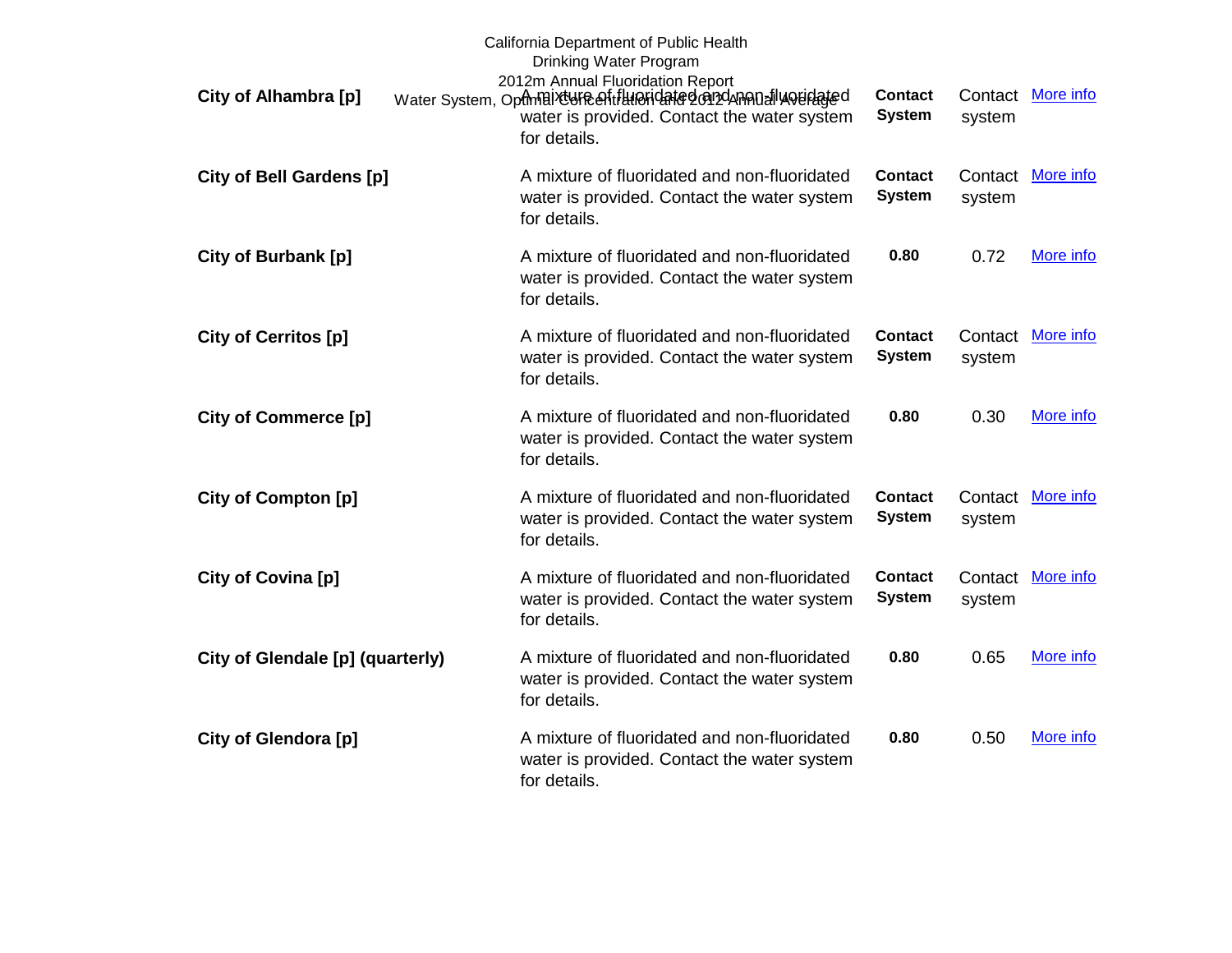| <b>City of Hawthorne [p]</b>       | California Department of Public Health<br>Drinking Water Program<br>2012m Annual Fluoridation Report<br>Water System, Optmaixture entitlueridated or pdnenoally ourdated<br>water is provided. Contact the water system<br>for details. | 0.80                            | 0.75              | More info        |
|------------------------------------|-----------------------------------------------------------------------------------------------------------------------------------------------------------------------------------------------------------------------------------------|---------------------------------|-------------------|------------------|
| <b>City of Huntington Park [p]</b> | A mixture of fluoridated and non-fluoridated<br>water is provided. Contact the water system<br>for details.                                                                                                                             | <b>Contact</b><br><b>System</b> | Contact<br>system | More info        |
|                                    | City of Inglewood [p] (quarterly beginni A mixture of fluoridated and non-fluoridated<br>water is provided. Contact the water system<br>for details.                                                                                    | 0.80                            | 0.80              | More info        |
| City of Lakewood [p]               | A mixture of fluoridated and non-fluoridated<br>water is provided. Contact the water system<br>for details.                                                                                                                             | <b>Contact</b><br><b>System</b> | Contact<br>system | More info        |
| City of Lynwood [p]                | A mixture of fluoridated and non-fluoridated<br>water is provided. Contact the water system<br>for details.                                                                                                                             | <b>Contact</b><br><b>System</b> | Contact<br>system | More info        |
| City of Manhattan Beach [p]        | A mixture of fluoridated and non-fluoridated<br>water is provided. Contact the water system<br>for details.                                                                                                                             | <b>Contact</b><br><b>System</b> | Contact<br>system | More info        |
| <b>City of Norwalk [p]</b>         | A mixture of fluoridated and non-fluoridated<br>water is provided. Contact the water system<br>for details.                                                                                                                             | <b>Contact</b><br><b>System</b> | 0.53              | More info        |
| <b>City of Paramount [p]</b>       | A mixture of fluoridated and non-fluoridated<br>water is provided. Contact the water system<br>for details.                                                                                                                             | <b>Contact</b><br><b>System</b> | Contact<br>system | <b>More info</b> |
| City of Pasadena [p]               | A mixture of fluoridated and non-fluoridated<br>water is provided. Contact the water system<br>for details.                                                                                                                             | Contact<br><b>System</b>        | 0.96              | More info        |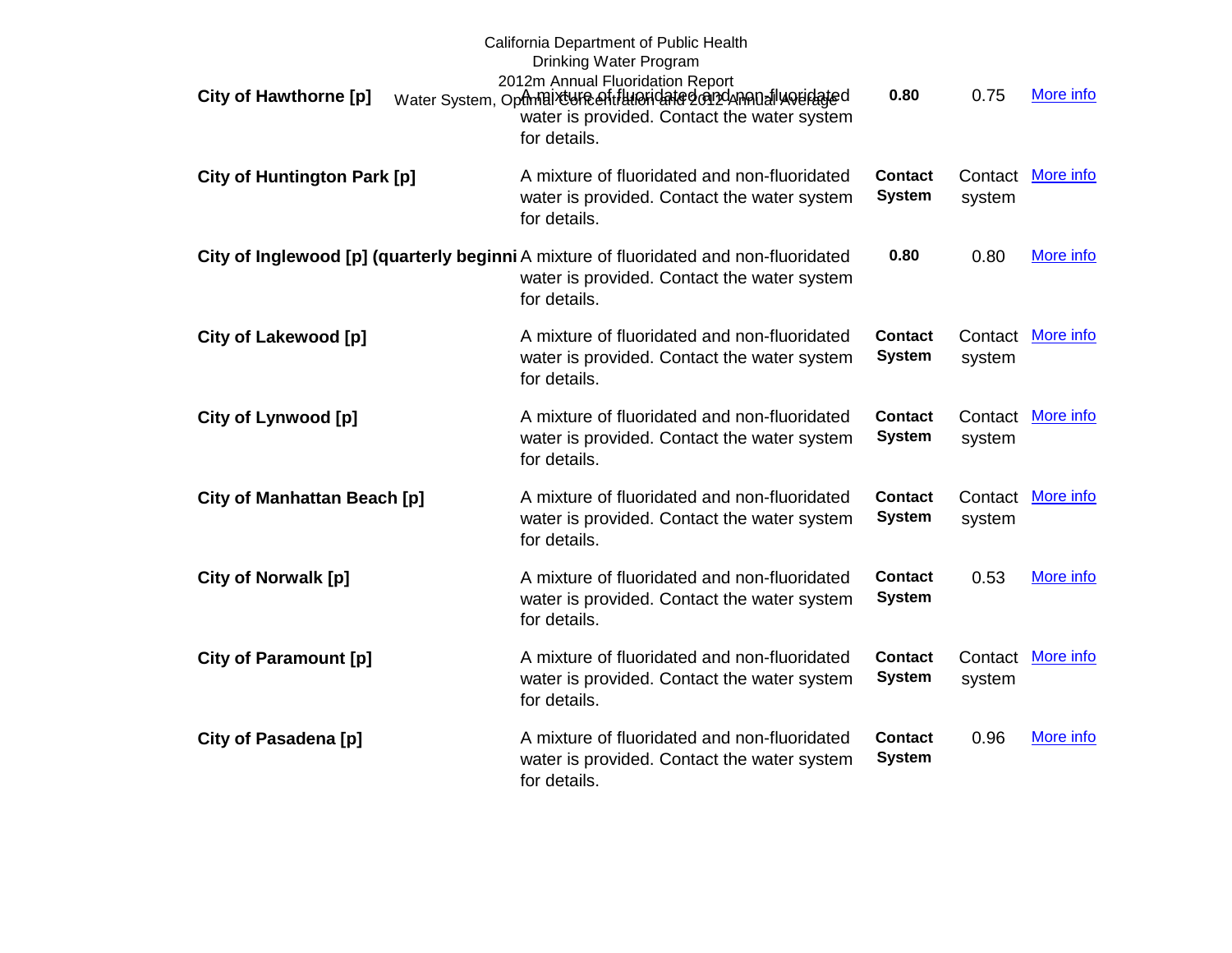| City of Pomona [p]                  | California Department of Public Health<br>Drinking Water Program<br>2012m Annual Fluoridation Report<br>Water System, OpfmBiXtUFRefitHHeFidated@n2dAnA0alluouidated<br>water is provided. Contact the water system<br>for details. | <b>Contact</b><br><b>System</b> | Contact<br>system | More info |
|-------------------------------------|------------------------------------------------------------------------------------------------------------------------------------------------------------------------------------------------------------------------------------|---------------------------------|-------------------|-----------|
| City of San Fernando [p]            | A mixture of fluoridated and non-fluoridated<br>water is provided. Contact the water system<br>for details.                                                                                                                        | <b>Contact</b><br><b>System</b> | Contact<br>system | More info |
| <b>City of Santa Fe Springs [p]</b> | A mixture of fluoridated and non-fluoridated<br>water is provided. Contact the water system<br>for details.                                                                                                                        | <b>Contact</b><br><b>System</b> | 0.64              | More info |
| <b>City of Santa Monica [p]</b>     | A mixture of fluoridated and non-fluoridated<br>water is provided. Contact the water system<br>for details.                                                                                                                        | 0.80                            | 0.80              | More info |
| <b>City of Sierra Madre</b>         | Water contains naturally occuring fluoride<br>that is near the optimal level. Contact the<br>water system for more information.                                                                                                    | <b>Contact</b><br><b>System</b> | 1.14              | More info |
| City of Signal Hill [p]             | A mixture of fluoridated and non-fluoridated<br>water is provided. Contact the water system<br>for details.                                                                                                                        | <b>Contact</b><br><b>System</b> | Contact<br>system | More info |
| City of South Pasadena [p]          | A mixture of fluoridated and non-fluoridated<br>water is provided. Contact the water system<br>for details.                                                                                                                        | <b>Contact</b><br><b>System</b> | Contact<br>system | More info |
| City of Torrance [p]                | A mixture of fluoridated and non-fluoridated<br>water is provided. Contact the water system<br>for details.                                                                                                                        | <b>Contact</b><br><b>System</b> | 0.87              | More info |
| City of Vernon [p] (biannual)       | A mixture of fluoridated and non-fluoridated<br>water is provided. Contact the water system<br>for details.                                                                                                                        | Contact<br><b>System</b>        | 0.50              | More info |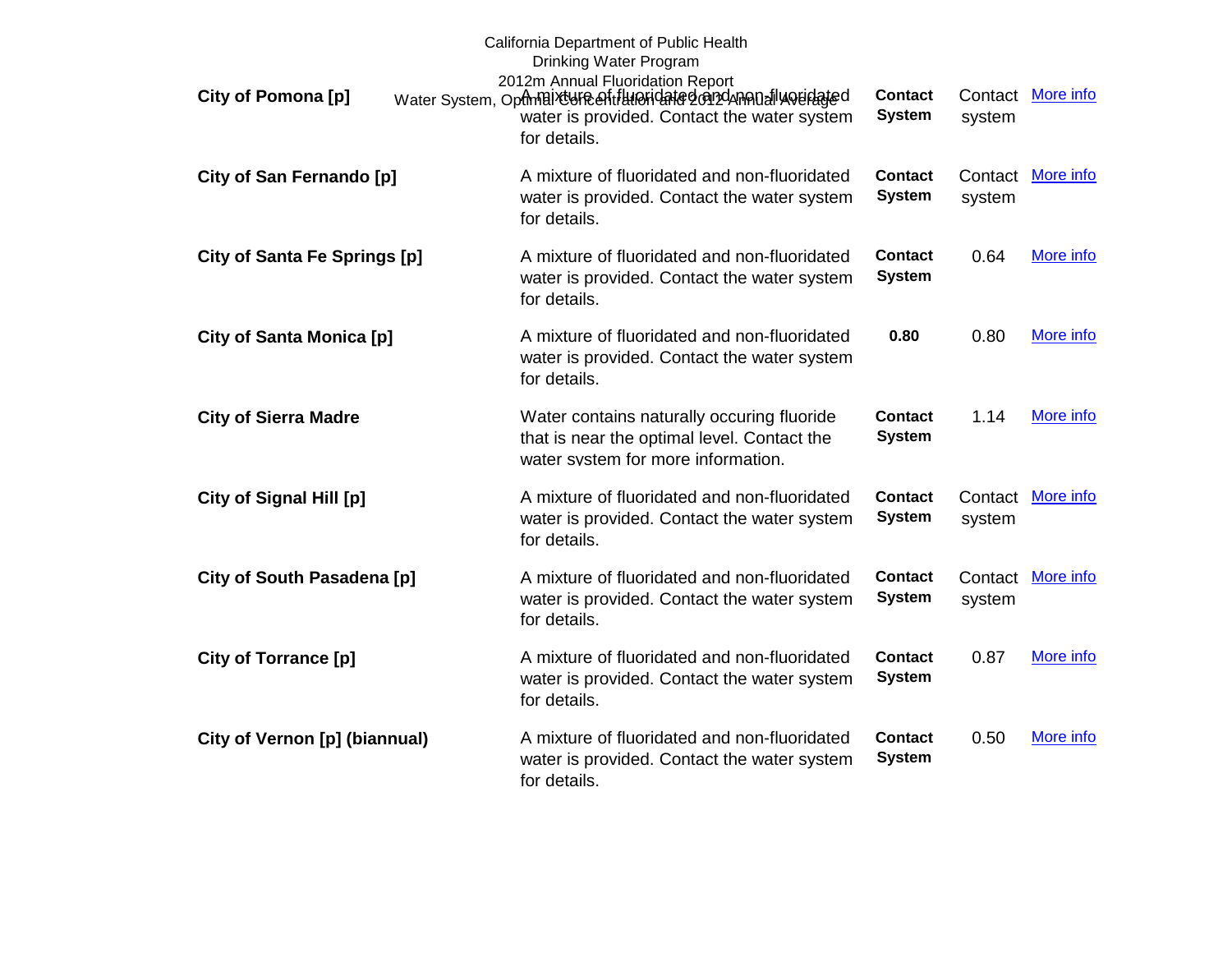|                                           | California Department of Public Health<br>Drinking Water Program<br>2012m Annual Fluoridation Report<br>Crescenta Valley Water District Ladm, Ophnaixture entitlupridated on dannou allu opidated<br>water is provided. Contact the water system | <b>Contact</b><br><b>System</b> | Contact<br>system | More info |
|-------------------------------------------|--------------------------------------------------------------------------------------------------------------------------------------------------------------------------------------------------------------------------------------------------|---------------------------------|-------------------|-----------|
|                                           | for details.                                                                                                                                                                                                                                     |                                 |                   |           |
| Golden State Water Co. (Artesia) [p]      | A mixture of fluoridated and non-fluoridated<br>water is provided. Contact the water system<br>for details.                                                                                                                                      | <b>Contact</b><br><b>System</b> | Contact<br>system | More info |
| <b>Golden State Water Co. (Claremont)</b> | A mixture of fluoridated and non-fluoridated<br>water is provided. Contact the water system<br>for details.                                                                                                                                      | <b>Contact</b><br><b>System</b> | 0.25              | More info |
| Golden State Water Co. (Norwalk) [p]      | A mixture of fluoridated and non-fluoridated<br>water is provided. Contact the water system<br>for details.                                                                                                                                      | <b>Contact</b><br><b>System</b> | Contact<br>system | More info |
|                                           | Golden State Water Co. (San Dimas) [p] A mixture of fluoridated and non-fluoridated<br>water is provided. Contact the water system<br>for details.                                                                                               | <b>Contact</b><br><b>System</b> | 0.76              | More info |
|                                           | Golden State Water Co. (Southwest) [p] A mixture of fluoridated and non-fluoridated<br>water is provided. Contact the water system<br>for details.                                                                                               | <b>Contact</b><br><b>System</b> | Contact<br>system | More info |
|                                           | Golden State WC (Bell, Bell Garden) [p] A mixture of fluoridated and non-fluoridated<br>water is provided. Contact the water system<br>for details.                                                                                              | <b>Contact</b><br><b>System</b> | Contact<br>system | More info |
|                                           | Golden State WC (Florence/Graham) [p A mixture of fluoridated and non-fluoridated<br>water is provided. Contact the water system<br>for details.                                                                                                 | <b>Contact</b><br><b>System</b> | Contact<br>system | More info |
| Golden State WC (So. San Gabriel) [p]     | A mixture of fluoridated and non-fluoridated<br>water is provided. Contact the water system<br>for details.                                                                                                                                      | <b>Contact</b><br><b>System</b> | 0.74              | More info |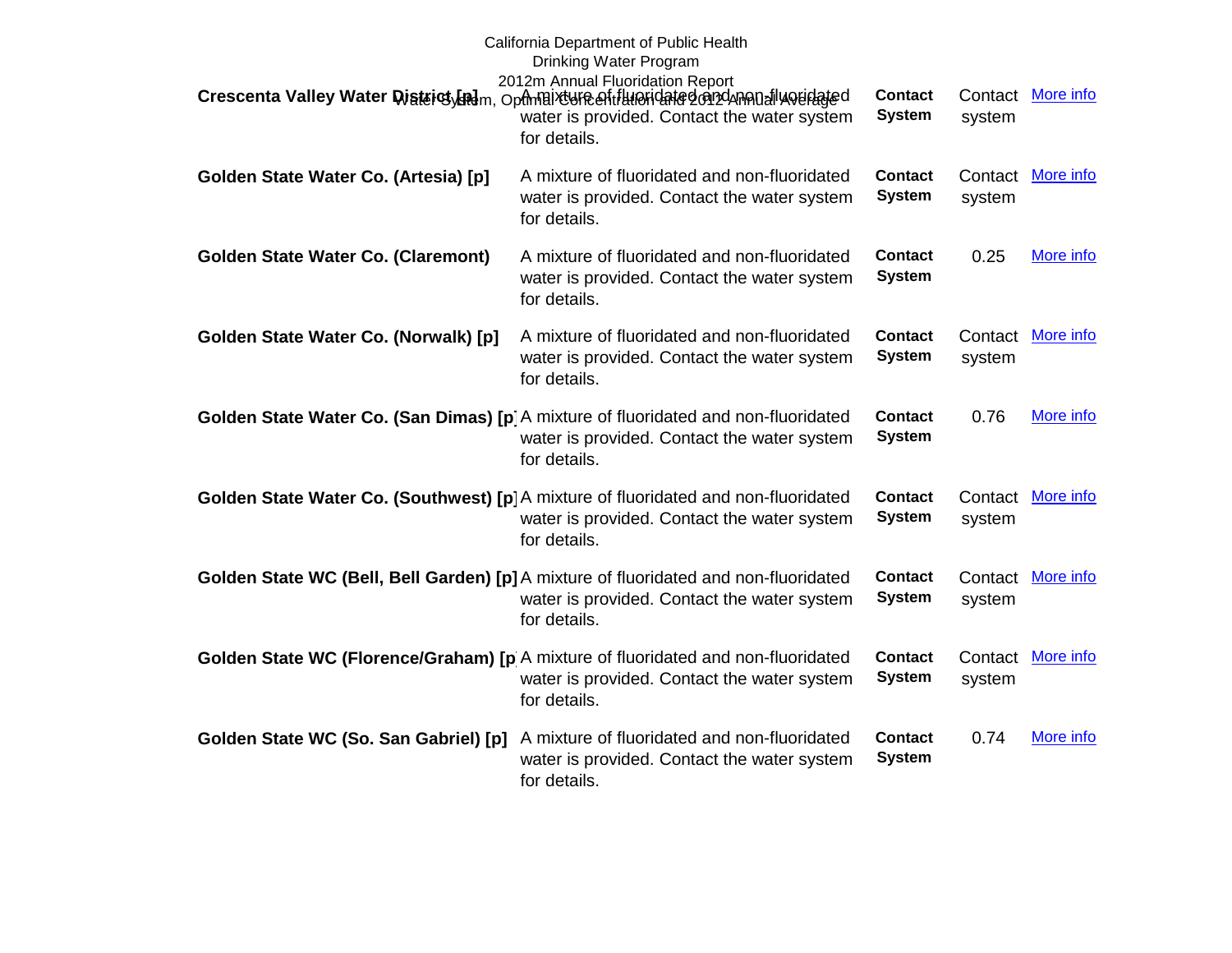|                                          | California Department of Public Health<br>Drinking Water Program<br>2012m Annual Fluoridation Report<br>Golden State WC (Willowbreek) [Rah, Opfmaix ufe eftilineridated on dunen all weidated<br>water is provided. Contact the water system<br>for details. | <b>Contact</b><br><b>System</b> | Contact<br>system | More info         |
|------------------------------------------|--------------------------------------------------------------------------------------------------------------------------------------------------------------------------------------------------------------------------------------------------------------|---------------------------------|-------------------|-------------------|
| Kinneloa Irrigation District (quarterly) | Water contains naturally occuring fluoride<br>that is near the optimal level. Contact the<br>water system for more information.                                                                                                                              | <b>Contact</b><br><b>System</b> | 1.48              | More info         |
| La Canada Irrigation District [p]        | A mixture of fluoridated and non-fluoridated<br>water is provided. Contact the water system<br>for details.                                                                                                                                                  | <b>Contact</b><br><b>System</b> | system            | Contact More info |
| La Habra Heights County WD [p]           | A mixture of fluoridated and non-fluoridated<br>water is provided. Contact the water system<br>for details.                                                                                                                                                  | <b>Contact</b><br><b>System</b> | system            | Contact More info |
| Las Flores Water Co. [p]                 | A mixture of fluoridated and non-fluoridated<br>water is provided. Contact the water system<br>for details.                                                                                                                                                  | <b>Contact</b><br><b>System</b> | 0.71              | More info         |
| Lincoln Avenue Water Co. [p]             | A mixture of fluoridated and non-fluoridated<br>water is provided. Contact the water system<br>for details.                                                                                                                                                  | <b>Contact</b><br><b>System</b> | Contact<br>system | More info         |
| Maywood Mutual Water Co. #1 [p]          | A mixture of fluoridated and non-fluoridated<br>water is provided. Contact the water system<br>for details.                                                                                                                                                  | <b>Contact</b><br><b>System</b> | Contact<br>system | More info         |
| Maywood Mutual Water Co. #2 [p]          | A mixture of fluoridated and non-fluoridated<br>water is provided. Contact the water system<br>for details.                                                                                                                                                  | <b>Contact</b><br><b>System</b> | Contact<br>system | More info         |
| Maywood Mutual Water Co. #3 [p]          | A mixture of fluoridated and non-fluoridated<br>water is provided. Contact the water system<br>for details.                                                                                                                                                  | <b>Contact</b><br><b>System</b> | Contact<br>system | More info         |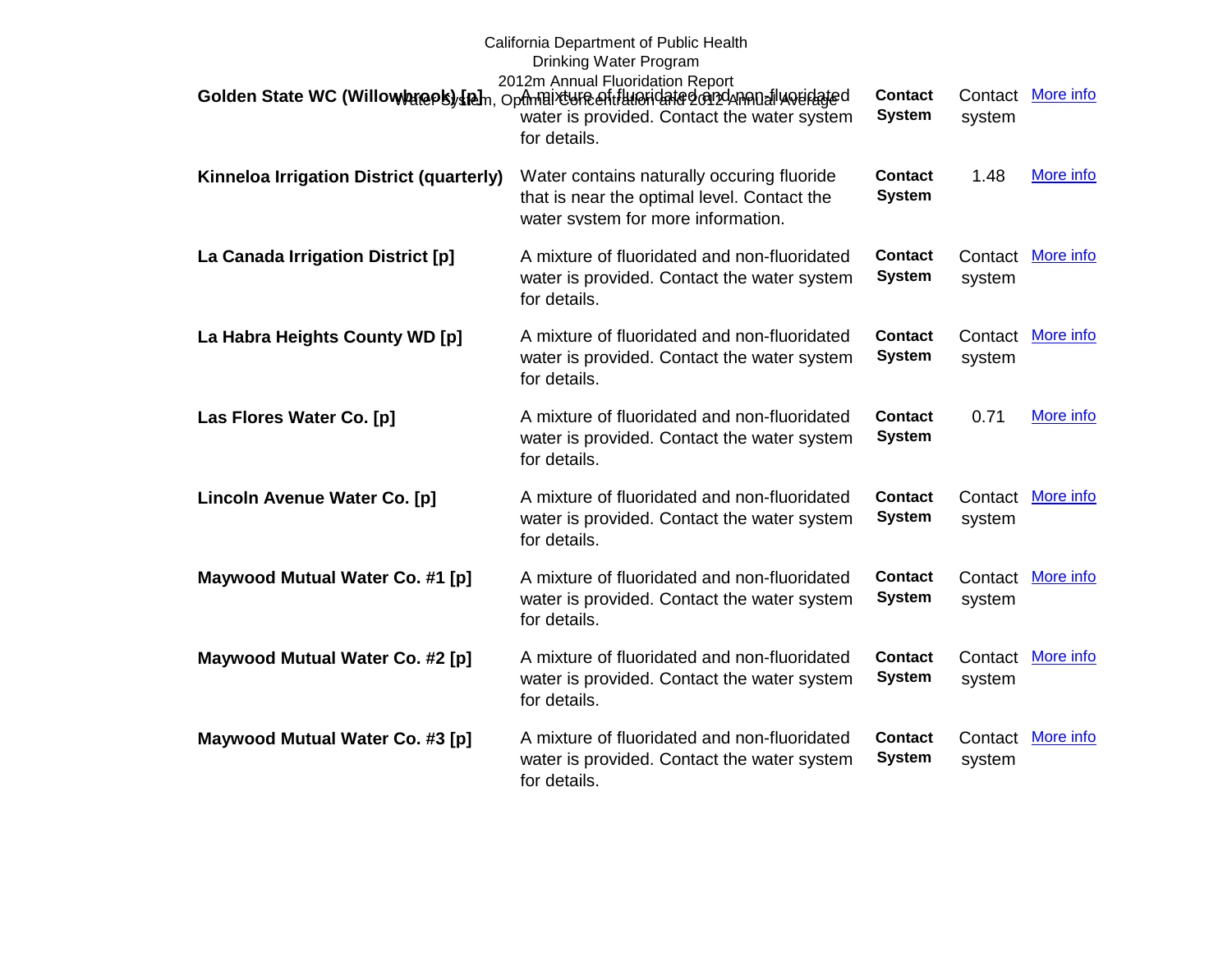|                                     | California Department of Public Health<br>Drinking Water Program<br>2012m Annual Fluoridation Report<br>Orchard Dale Water Distwict [p] ystem, Opfmaix UFR eftill AFIC date den 24 manufluouidated<br>water is provided. Contact the water system<br>for details. | <b>Contact</b><br><b>System</b> | Contact<br>system | More info |
|-------------------------------------|-------------------------------------------------------------------------------------------------------------------------------------------------------------------------------------------------------------------------------------------------------------------|---------------------------------|-------------------|-----------|
| Park Water Co. (Compton) [p]        | A mixture of fluoridated and non-fluoridated<br>water is provided. Contact the water system<br>for details.                                                                                                                                                       | 0.80                            | 0.87              | More info |
| <b>Rowland Water District [p]</b>   | A mixture of fluoridated and non-fluoridated<br>water is provided. Contact the water system<br>for details.                                                                                                                                                       | 0.80                            | 0.99              | More info |
|                                     | Rubio Canon Land And Water Assn. [t] Water contains naturally occuring fluoride<br>that is near the optimal level. Contact the<br>water system for more information.                                                                                              | 0.80                            | 0.87              | More info |
| Suburban Water Sys (Whittier) [p]   | A mixture of fluoridated and non-fluoridated<br>water is provided. Contact the water system<br>for details.                                                                                                                                                       | <b>Contact</b><br><b>System</b> | Contact<br>system | More info |
|                                     | <b>Suburban Water Sys. (Covina Knolls) [p A mixture of fluoridated and non-fluoridated</b><br>water is provided. Contact the water system<br>for details.                                                                                                         | <b>Contact</b><br><b>System</b> | 0.42              | More info |
| Suburban Water Sys. (Glendora) [p]  | A mixture of fluoridated and non-fluoridated<br>water is provided. Contact the water system<br>for details.                                                                                                                                                       | <b>Contact</b><br><b>System</b> | 0.37              | More info |
| Suburban Water Sys. (La Mirada) [p] | A mixture of fluoridated and non-fluoridated<br>water is provided. Contact the water system<br>for details.                                                                                                                                                       | 0.80                            | 0.40              | More info |
| Suburban Water Sys. (San Jose) [p]  | A mixture of fluoridated and non-fluoridated<br>water is provided. Contact the water system<br>for details.                                                                                                                                                       | Contact<br><b>System</b>        | 0.40              | More info |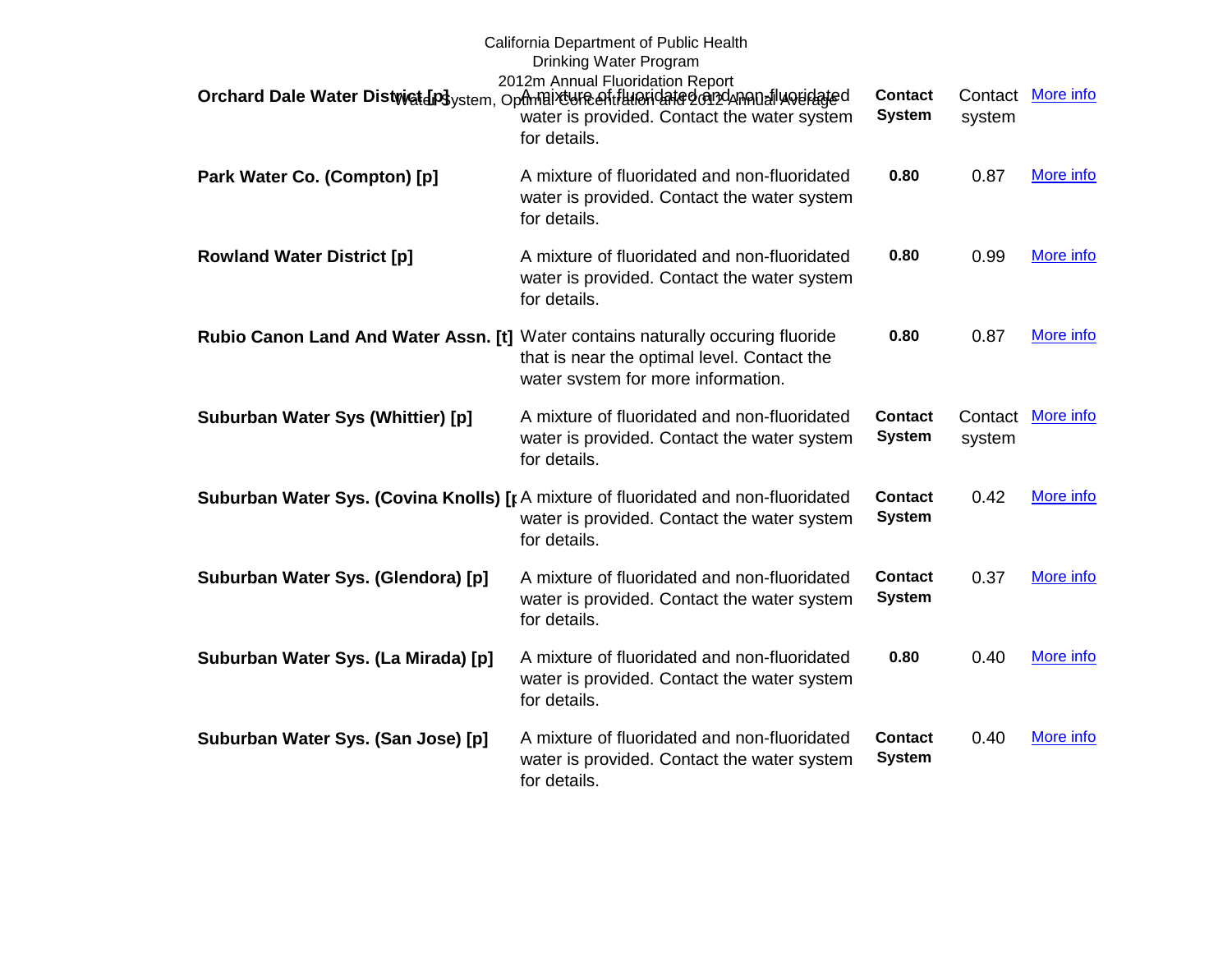|                    |                                              | California Department of Public Health<br>Drinking Water Program<br>2012m Annual Fluoridation Report<br>Valley Water Co. [p] (quartativs ystem, Opthelix bure entitled identified on 24 mental would get<br>water is provided. Contact the water system<br>for details. | <b>Contact</b><br><b>System</b> | 0.67   | More info         |
|--------------------|----------------------------------------------|-------------------------------------------------------------------------------------------------------------------------------------------------------------------------------------------------------------------------------------------------------------------------|---------------------------------|--------|-------------------|
|                    | <b>Walnut Park Mutual Water Co. [p]</b>      | A mixture of fluoridated and non-fluoridated<br>water is provided. Contact the water system<br>for details.                                                                                                                                                             | <b>Contact</b><br><b>System</b> | system | Contact More info |
|                    | <b>Walnut Valley Water District [p]</b>      | A mixture of fluoridated and non-fluoridated<br>water is provided. Contact the water system<br>for details.                                                                                                                                                             | <b>Contact</b><br><b>System</b> | system | Contact More info |
| <b>Los Angeles</b> |                                              | Cal-Water Service Co. (Palos Verdes) [c A mixture of fluoridated and non-fluoridated<br>water is provided. Contact the water system<br>for details.                                                                                                                     | 0.80                            | 0.78   | More info         |
|                    | <b>City of Beverly Hills</b>                 | OPTIMAL FLUORIDATION IS PROVIDED                                                                                                                                                                                                                                        | 0.80                            | 0.87   | More info         |
|                    | City of El Segundo [o]                       | A mixture of fluoridated and non-fluoridated<br>water is provided. Contact the water system<br>for details.                                                                                                                                                             | 0.80                            | 0.80   | More info         |
|                    | City of Lomita [0]                           | A mixture of fluoridated and non-fluoridated<br>water is provided. Contact the water system<br>for details.                                                                                                                                                             | 0.80                            | 0.80   | More info         |
|                    | <b>City of Long Beach</b>                    | OPTIMAL FLUORIDATION IS PROVIDED                                                                                                                                                                                                                                        | 0.80                            | 0.85   | More info         |
|                    | <b>City of Los Angeles (LADWP)</b>           | OPTIMAL FLUORIDATION IS PROVIDED                                                                                                                                                                                                                                        | 0.80                            | 0.66   | More info         |
|                    | <b>Foothill Municipal Water District [0]</b> | A mixture of fluoridated and non-fluoridated<br>water is provided. Contact the water system<br>for details.                                                                                                                                                             | 0.80                            | 0.80   | More info         |
|                    |                                              | Golden State Water Co. (Culver City) [cA mixture of fluoridated and non-fluoridated<br>water is provided. Contact the water system<br>for details.                                                                                                                      | 0.80                            | 0.80   | More info         |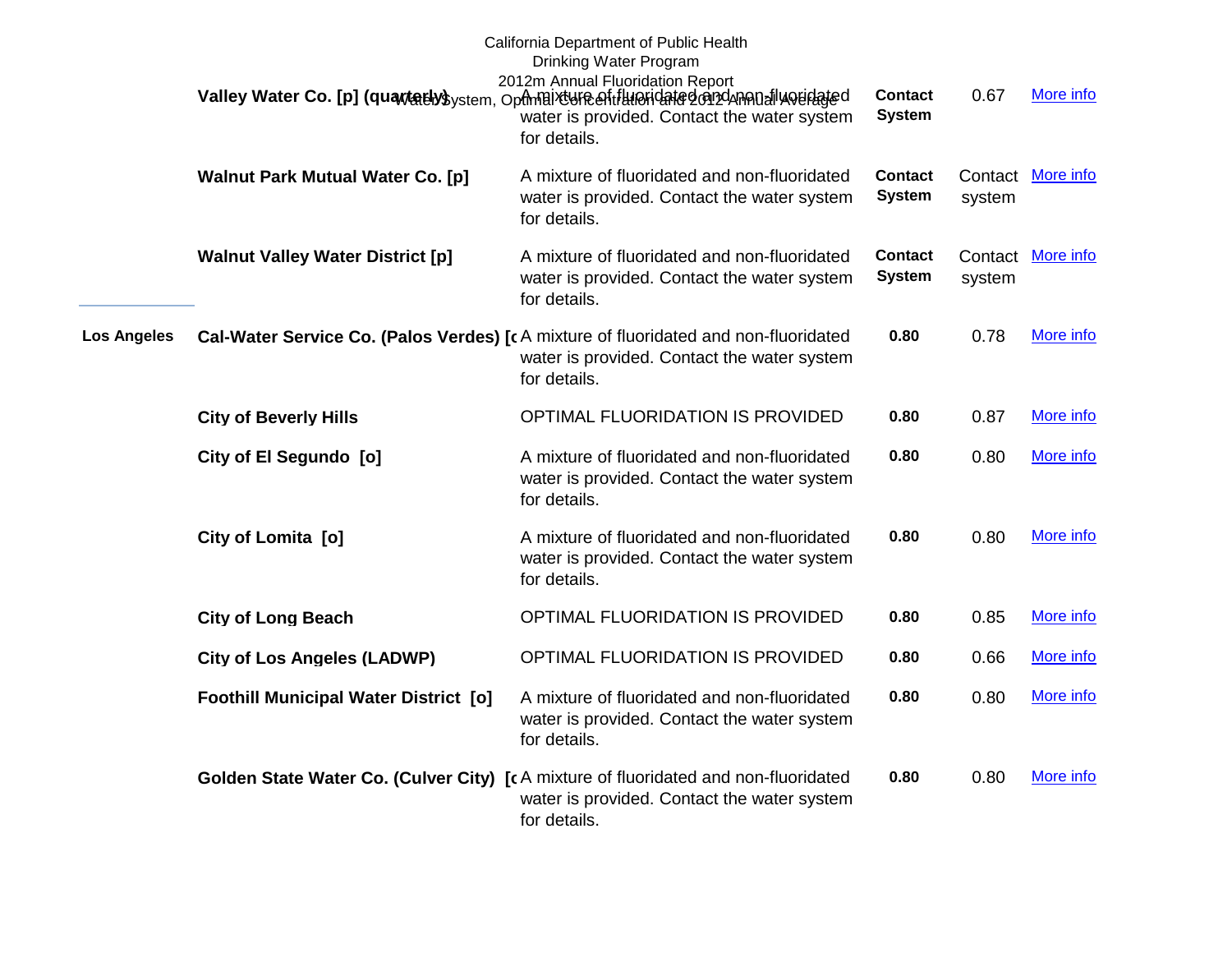|               |                                       | California Department of Public Health<br>Drinking Water Program<br>2012m Annual Fluoridation Report<br>LA CWWD 29 & 80 (Malibyute Marina Dommaix Une of the pridate don denomination of the United States<br>water is provided. Contact the water system<br>for details. | 0.80                            | 0.73   | More info         |
|---------------|---------------------------------------|---------------------------------------------------------------------------------------------------------------------------------------------------------------------------------------------------------------------------------------------------------------------------|---------------------------------|--------|-------------------|
|               |                                       | Las Virgenes Municipal Water District [ A mixture of fluoridated and non-fluoridated<br>water is provided. Contact the water system<br>for details.                                                                                                                       | <b>Contact</b><br><b>System</b> | system | Contact More info |
|               |                                       | Los Angeles CWWD 21 (Kagel Canyon) A mixture of fluoridated and non-fluoridated<br>water is provided. Contact the water system<br>for details.                                                                                                                            | 0.80                            | 0.66   | More info         |
|               | Mesa Crest Water Co. [0]              | A mixture of fluoridated and non-fluoridated<br>water is provided. Contact the water system<br>for details.                                                                                                                                                               | 0.80                            | 0.80   | More info         |
|               |                                       | Metropolitan Water District of So. Cal(COPTIMAL FLUORIDATION IS PROVIDED                                                                                                                                                                                                  | 0.80                            | 0.80   | More info         |
|               | Park Water Co. (Lynwood) [p]          | OPTIMAL FLUORIDATION IS PROVIDED                                                                                                                                                                                                                                          | 0.80                            | 0.92   | More info         |
|               | Park Water Co. (Norwalk/Bellflower)   | OPTIMAL FLUORIDATION IS PROVIDED                                                                                                                                                                                                                                          | 0.80                            | 0.90   | More info         |
| <b>Marin</b>  | <b>NPS GG NRA [j]</b>                 | A mixture of fluoridated and non-fluoridated<br>water is provided. Contact the water system<br>for details.                                                                                                                                                               | 0.90                            | 0.89   | More info         |
| <b>Marin</b>  | <b>Marin Municipal Water District</b> | OPTIMAL FLUORIDATION IS PROVIDED                                                                                                                                                                                                                                          | 0.90                            | 0.89   | More info         |
| <b>Merced</b> | <b>City of Los Banos</b>              | OPTIMAL FLUORIDATION IS PROVIDED                                                                                                                                                                                                                                          | 0.80                            | 0.86   | More info         |
|               | <b>City of Merced</b>                 | OPTIMAL FLUORIDATION IS PROVIDED                                                                                                                                                                                                                                          | 0.90                            | 0.86   | More info         |
| <b>Napa</b>   | <b>City of American Canyon [n]</b>    | A mixture of fluoridated and non-fluoridated<br>water is provided. Contact the water system<br>for details.                                                                                                                                                               | <b>Contact</b><br><b>System</b> | system | Contact More info |
| Orange        | City of Anaheim [p]                   | A mixture of fluoridated and non-fluoridated<br>water is provided. Contact the water system<br>for details.                                                                                                                                                               | <b>Contact</b><br><b>System</b> | system | Contact More info |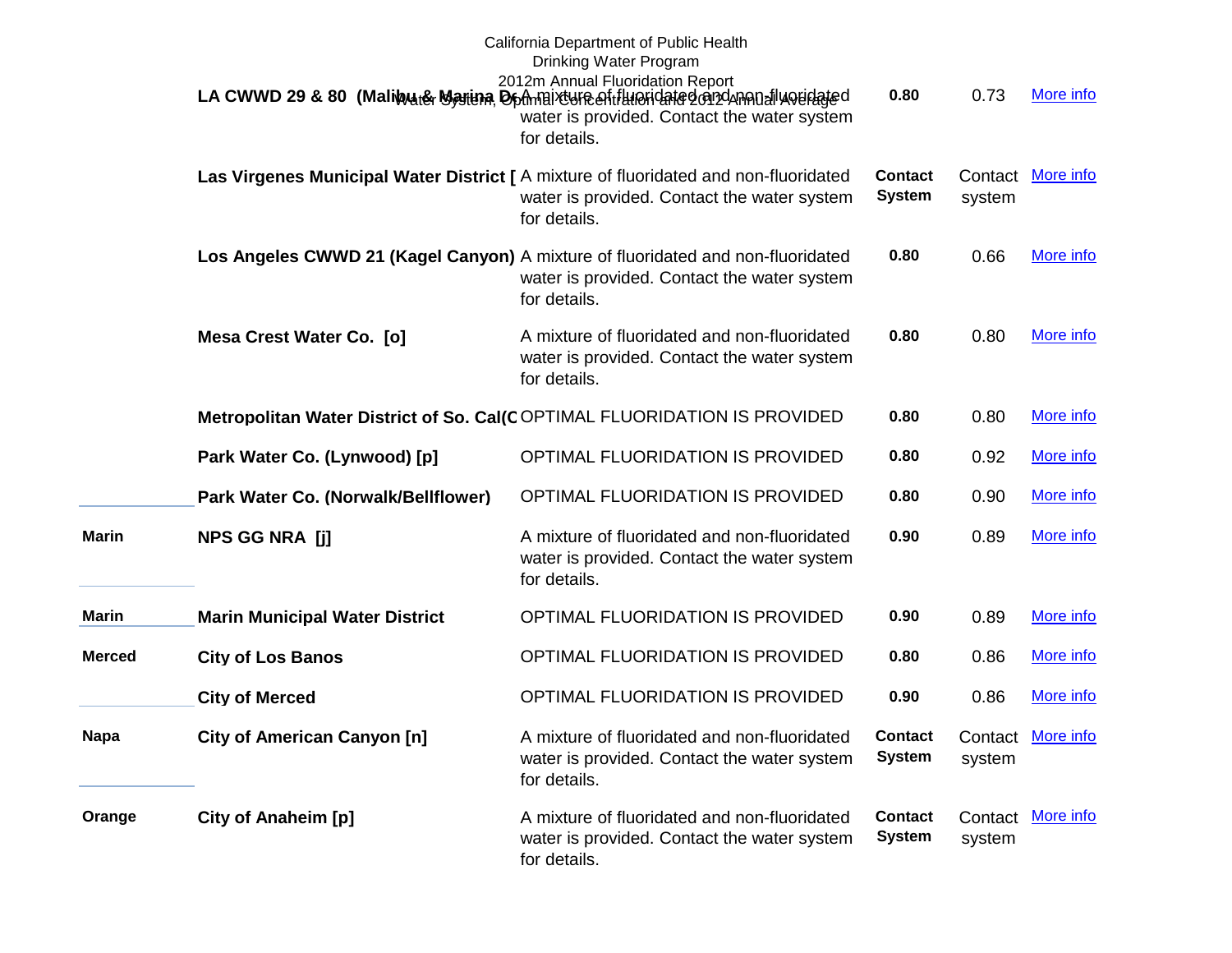| City of Brea [p]                | California Department of Public Health<br>Drinking Water Program<br>2012m Annual Fluoridation Report<br>Water System, Optimal Concentration and 2012 Annual Average<br>A mixture of fluoridated and non-fluoridated | <b>Contact</b>                  | Contact           | More info         |
|---------------------------------|---------------------------------------------------------------------------------------------------------------------------------------------------------------------------------------------------------------------|---------------------------------|-------------------|-------------------|
|                                 | water is provided. Contact the water system<br>for details.                                                                                                                                                         | <b>System</b>                   | system            |                   |
| <b>City of Buena Park [p]</b>   | A mixture of fluoridated and non-fluoridated<br>water is provided. Contact the water system<br>for details.                                                                                                         | <b>Contact</b><br><b>System</b> | system            | Contact More info |
| <b>City of Fullerton [p]</b>    | A mixture of fluoridated and non-fluoridated<br>water is provided. Contact the water system<br>for details.                                                                                                         | <b>Contact</b><br><b>System</b> | Contact<br>system | More info         |
| <b>City of Garden Grove [p]</b> | A mixture of fluoridated and non-fluoridated<br>water is provided. Contact the water system<br>for details.                                                                                                         | <b>Contact</b><br><b>System</b> | Contact<br>system | More info         |
| City of La Habra [p]            | A mixture of fluoridated and non-fluoridated<br>water is provided. Contact the water system<br>for details.                                                                                                         | <b>Contact</b><br><b>System</b> | system            | Contact More info |
| City of La Palma [p]            | A mixture of fluoridated and non-fluoridated<br>water is provided. Contact the water system<br>for details.                                                                                                         | <b>Contact</b><br><b>System</b> | system            | Contact More info |
| City of Orange [p]              | A mixture of fluoridated and non-fluoridated<br>water is provided. Contact the water system<br>for details.                                                                                                         | <b>Contact</b><br><b>System</b> | Contact<br>system | More info         |
| <b>City of San Clemente [p]</b> | A mixture of fluoridated and non-fluoridated<br>water is provided. Contact the water system<br>for details.                                                                                                         | <b>Contact</b><br><b>System</b> | Contact<br>system | More info         |
| City of San Juan Capistrano [p] | A mixture of fluoridated and non-fluoridated<br>water is provided. Contact the water system<br>for details.                                                                                                         | <b>Contact</b><br><b>System</b> | system            | Contact More info |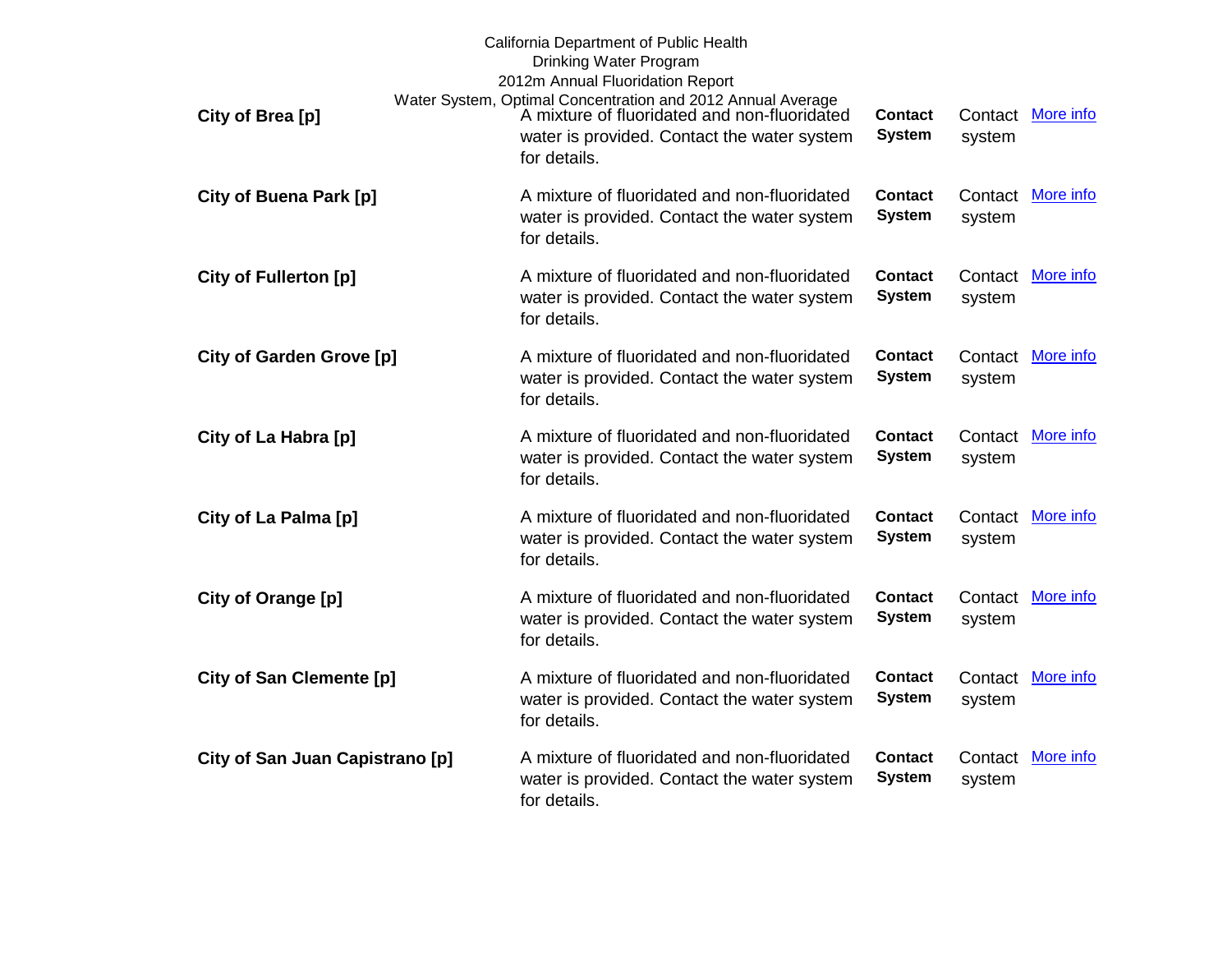| City of Santa Ana [p]                  | California Department of Public Health<br>Drinking Water Program<br>2012m Annual Fluoridation Report<br>Water System, Optimal ty GReaft Hueridated on Dunand I weidated<br>water is provided. Contact the water system<br>for details. | <b>Contact</b><br><b>System</b> | Contact<br>system | More info |
|----------------------------------------|----------------------------------------------------------------------------------------------------------------------------------------------------------------------------------------------------------------------------------------|---------------------------------|-------------------|-----------|
| City of Seal Beach [p]                 | A mixture of fluoridated and non-fluoridated<br>water is provided. Contact the water system<br>for details.                                                                                                                            | <b>Contact</b><br><b>System</b> | Contact<br>system | More info |
| City of Tustin [p]                     | A mixture of fluoridated and non-fluoridated<br>water is provided. Contact the water system<br>for details.                                                                                                                            | <b>Contact</b><br><b>System</b> | Contact<br>system | More info |
| <b>City of Westminster [p]</b>         | A mixture of fluoridated and non-fluoridated<br>water is provided. Contact the water system<br>for details.                                                                                                                            | 0.80                            | 0.56              | More info |
|                                        | East Orange County WD (Retail Zone) [  A mixture of fluoridated and non-fluoridated<br>water is provided. Contact the water system<br>for details.                                                                                     | <b>Contact</b><br><b>System</b> | Contact<br>system | More info |
|                                        | East Orange County WD (Wholesale Zo A mixture of fluoridated and non-fluoridated<br>water is provided. Contact the water system<br>for details.                                                                                        | 0.80                            | 0.80              | More info |
| El Toro Water District [0]             | A mixture of fluoridated and non-fluoridated<br>water is provided. Contact the water system<br>for details.                                                                                                                            | 0.80                            | 0.80              | More info |
| Golden State Water Co. (Placentia) [p] | A mixture of fluoridated and non-fluoridated<br>water is provided. Contact the water system<br>for details.                                                                                                                            | <b>Contact</b><br><b>System</b> | 0.75              | More info |
|                                        | Golden State Water Co. (West Orange-(A mixture of fluoridated and non-fluoridated<br>water is provided. Contact the water system<br>for details.                                                                                       | <b>Contact</b><br><b>System</b> | 0.54              | More info |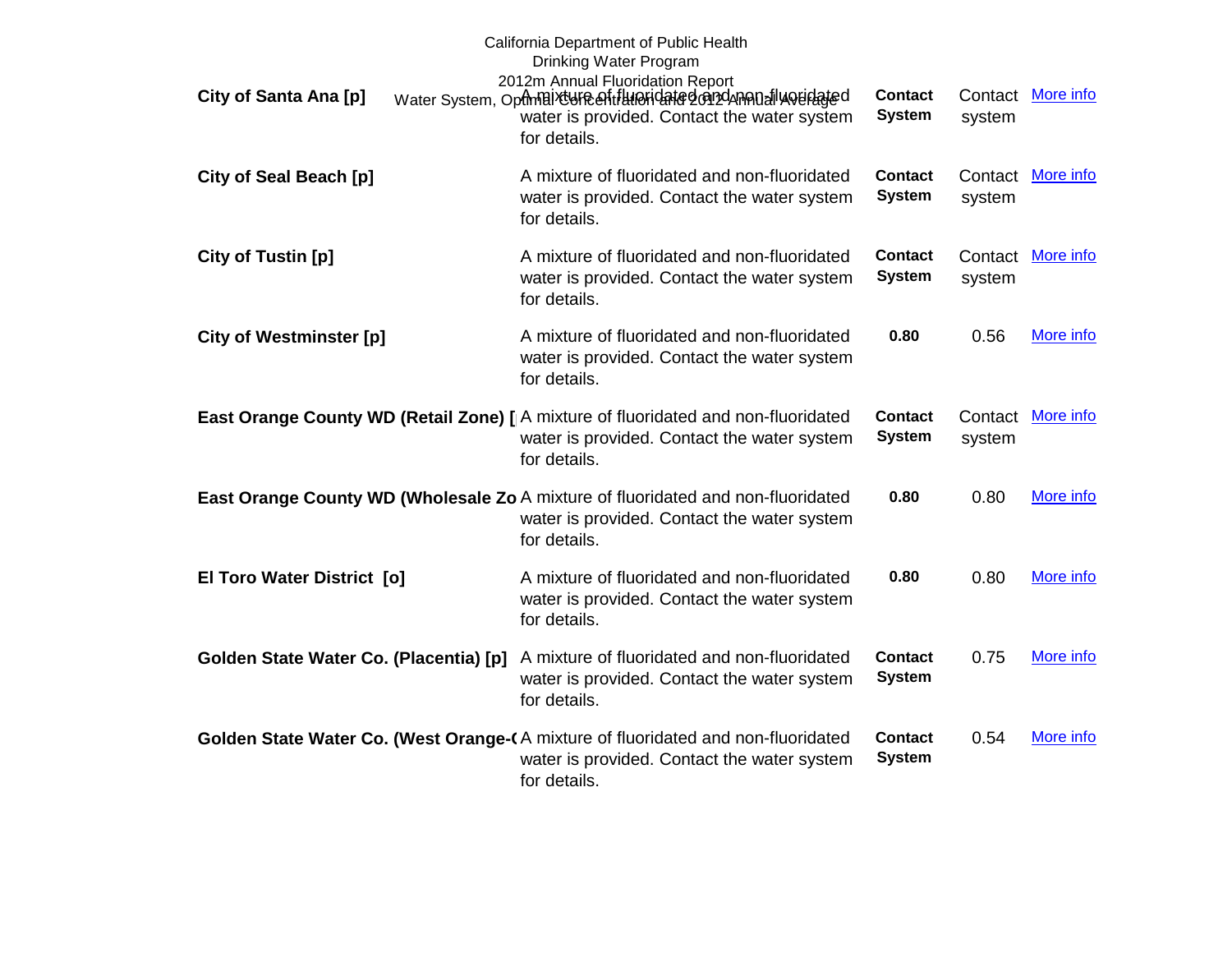|                                        | California Department of Public Health<br>Drinking Water Program<br>2012m Annual Fluoridation Report<br>Golden State Water Co. (West Sysang colomnaix une entitlumendate don dumental were dated<br>water is provided. Contact the water system<br>for details. | <b>Contact</b><br><b>System</b> | 0.50              | More info |
|----------------------------------------|-----------------------------------------------------------------------------------------------------------------------------------------------------------------------------------------------------------------------------------------------------------------|---------------------------------|-------------------|-----------|
|                                        | Golden State Water Co. (West Orange-\$A mixture of fluoridated and non-fluoridated<br>water is provided. Contact the water system<br>for details.                                                                                                               | <b>Contact</b><br><b>System</b> | 0.58              | More info |
|                                        | Golden State Water Co. (Yorba Linda) [  A mixture of fluoridated and non-fluoridated<br>water is provided. Contact the water system<br>for details.                                                                                                             | <b>Contact</b><br><b>System</b> | 0.68              | More info |
| Golden State WC (Cowan Heights) [p]    | A mixture of fluoridated and non-fluoridated<br>water is provided. Contact the water system<br>for details.                                                                                                                                                     | <b>Contact</b><br><b>System</b> | 0.71              | More info |
|                                        | Irvine Ranch Water District (Santiago) [ A mixture of fluoridated and non-fluoridated<br>water is provided. Contact the water system<br>for details.                                                                                                            | <b>Contact</b><br><b>System</b> | Contact<br>system | More info |
| <b>Irvine Ranch Water District [p]</b> | A mixture of fluoridated and non-fluoridated<br>water is provided. Contact the water system<br>for details.                                                                                                                                                     | <b>Contact</b><br><b>System</b> | 0.73              | More info |
| Joint Regional Water Supply Sys. [0]   | A mixture of fluoridated and non-fluoridated<br>water is provided. Contact the water system<br>for details.                                                                                                                                                     | 0.80                            | 0.80              | More info |
| Knott's Berry Farm [p]                 | A mixture of fluoridated and non-fluoridated<br>water is provided. Contact the water system<br>for details.                                                                                                                                                     | <b>Contact</b><br><b>System</b> | Contact<br>system | More info |
|                                        | Laguna Beach County Water District [cA mixture of fluoridated and non-fluoridated<br>water is provided. Contact the water system<br>for details.                                                                                                                | 0.80                            | 0.80              | More info |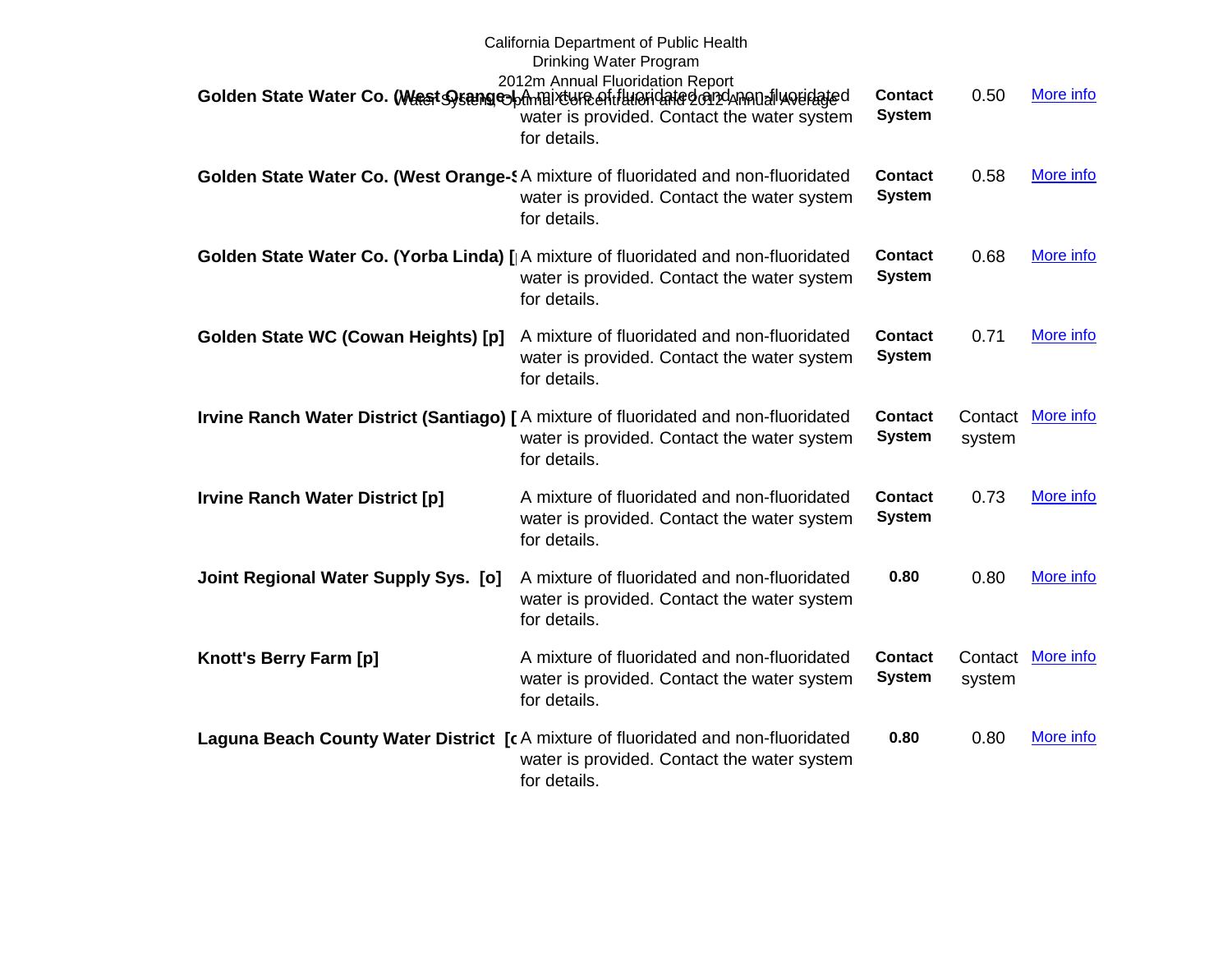|               | Mesa WD [p]                              | California Department of Public Health<br>Drinking Water Program<br>2012m Annual Fluoridation Report<br>Water System, OptmBixtyFeefitHHeFidated@n2dAnA0allyQuidated<br>water is provided. Contact the water system<br>for details. | <b>Contact</b><br><b>System</b> | 0.55              | More info         |
|---------------|------------------------------------------|------------------------------------------------------------------------------------------------------------------------------------------------------------------------------------------------------------------------------------|---------------------------------|-------------------|-------------------|
|               | <b>Moulton Niguel Water District [o]</b> | A mixture of fluoridated and non-fluoridated<br>water is provided. Contact the water system<br>for details.                                                                                                                        | 0.80                            | 0.80              | More info         |
|               | <b>Orange Park Acres MWC [p]</b>         | A mixture of fluoridated and non-fluoridated<br>water is provided. Contact the water system<br>for details.                                                                                                                        | <b>Contact</b><br><b>System</b> | system            | Contact More info |
|               | Santa Margarita Water District [o]       | A mixture of fluoridated and non-fluoridated<br>water is provided. Contact the water system<br>for details.                                                                                                                        | 0.80                            | 0.80              | More info         |
|               |                                          | South Coast Water Dist. (South Coast) A mixture of fluoridated and non-fluoridated<br>water is provided. Contact the water system<br>for details.                                                                                  | 0.80                            | 0.80              | More info         |
|               |                                          | South Coast WD (Capistrano Beach) [c A mixture of fluoridated and non-fluoridated<br>water is provided. Contact the water system<br>for details.                                                                                   | 0.80                            | 0.80              | More info         |
|               | <b>Trabuco Canyon Water District [p]</b> | A mixture of fluoridated and non-fluoridated<br>water is provided. Contact the water system<br>for details.                                                                                                                        | <b>Contact</b><br><b>System</b> | Contact<br>system | More info         |
|               | Yorba Linda Water District [p]           | A mixture of fluoridated and non-fluoridated<br>water is provided. Contact the water system<br>for details.                                                                                                                        | <b>Contact</b><br><b>System</b> | 0.55              | More info         |
| Orange        | <b>City of Fountain Valley</b>           | OPTIMAL FLUORIDATION IS PROVIDED                                                                                                                                                                                                   | 0.80                            | 0.93              | More info         |
|               | <b>City of Huntington Beach</b>          | OPTIMAL FLUORIDATION IS PROVIDED                                                                                                                                                                                                   | 0.80                            | 0.97              | More info         |
| <b>Placer</b> |                                          | Cal-American Water Co. (West Placer) [ A mixture of fluoridated and non-fluoridated<br>water is provided. Contact the water system<br>for details.                                                                                 | <b>Contact</b><br><b>System</b> | 0.69              | More info         |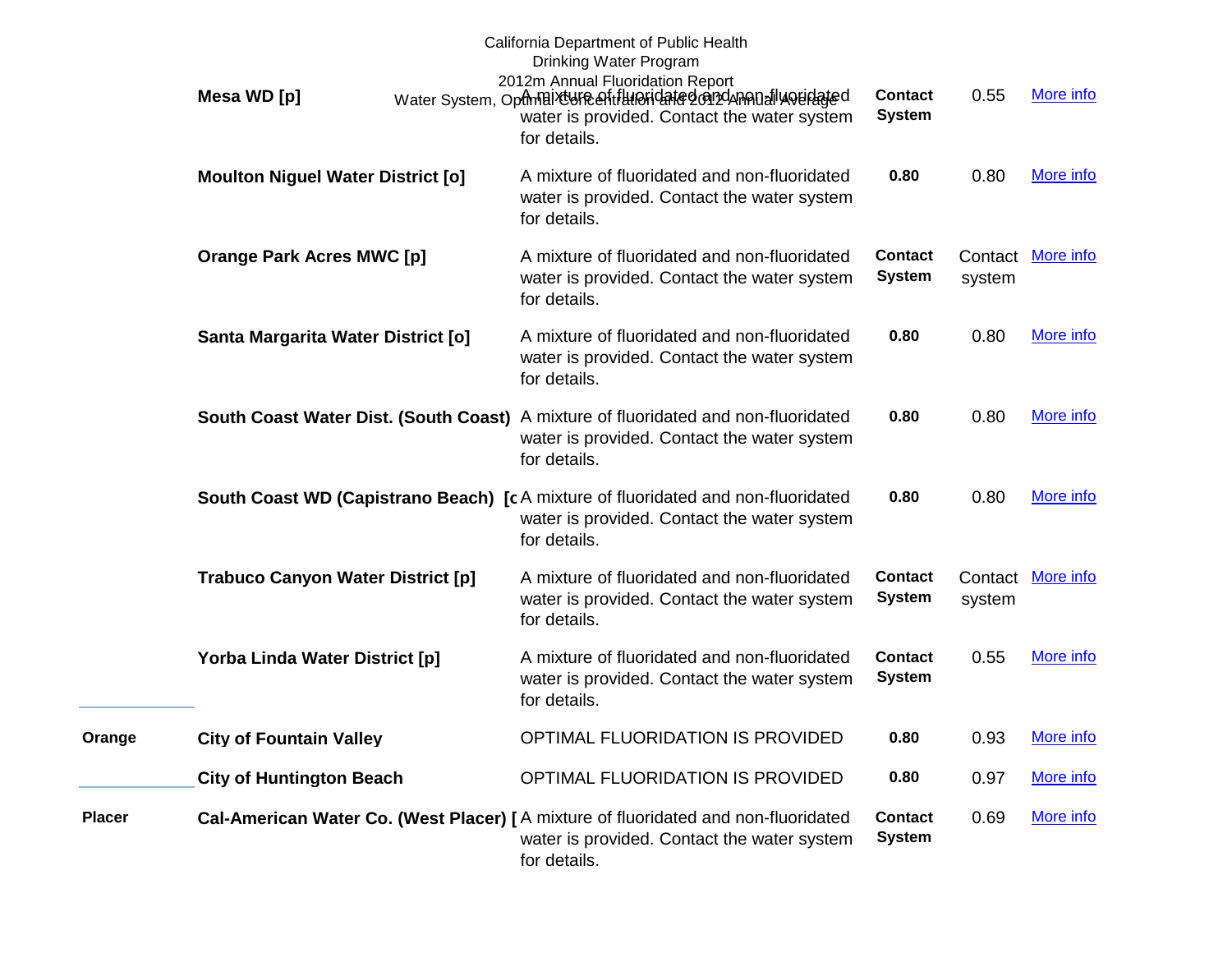|                  | Placer CWA - (Bianchi Estates) [v]      | California Department of Public Health<br>Drinking Water Program<br>2012m Annual Fluoridation Report<br>Water System, Optimal Concentration and 2012 Annual Average<br>A mixture of fluoridated and non-fluoridated<br>water is provided. Contact the water system<br>for details. | <b>Contact</b><br><b>System</b> | 0.69              | More info         |
|------------------|-----------------------------------------|------------------------------------------------------------------------------------------------------------------------------------------------------------------------------------------------------------------------------------------------------------------------------------|---------------------------------|-------------------|-------------------|
| <b>Placer</b>    | <b>City of Roseville - West Train</b>   | OPTIMAL FLUORIDATION IS PROVIDED                                                                                                                                                                                                                                                   | 0.80                            | 0.69              | More info         |
| <b>Riverside</b> | <b>Box Springs Mutual Water Co. [p]</b> | A mixture of fluoridated and non-fluoridated<br>water is provided. Contact the water system<br>for details.                                                                                                                                                                        | <b>Contact</b><br><b>System</b> | Contact<br>system | More info         |
|                  | City of Corona [p]                      | A mixture of fluoridated and non-fluoridated<br>water is provided. Contact the water system<br>for details.                                                                                                                                                                        | <b>Contact</b><br><b>System</b> | 0.28              | More info         |
|                  | City of Hemet [r]                       | A mixture of fluoridated and non-fluoridated<br>water is provided. Contact the water system<br>for details.                                                                                                                                                                        | Contact<br><b>System</b>        | system            | Contact More info |
|                  | City of Norco [p]                       | A mixture of fluoridated and non-fluoridated<br>water is provided. Contact the water system<br>for details.                                                                                                                                                                        | <b>Contact</b><br><b>System</b> | system            | Contact More info |
|                  | City of Perris [q]                      | A mixture of fluoridated and non-fluoridated<br>water is provided. Contact the water system<br>for details.                                                                                                                                                                        | <b>Contact</b><br><b>System</b> | system            | Contact More info |
|                  | <b>City of Riverside [p]</b>            | A mixture of fluoridated and non-fluoridated<br>water is provided. Contact the water system<br>for details.                                                                                                                                                                        | Contact<br><b>System</b>        | system            | Contact More info |
|                  | City of San Jacinto [r]                 | A mixture of fluoridated and non-fluoridated<br>water is provided. Contact the water system<br>for details.                                                                                                                                                                        | <b>Contact</b><br><b>System</b> | system            | Contact More info |
|                  | <b>Eastern Municipal WD</b>             | A mixture of fluoridated and non-fluoridated<br>water is provided. Contact the water system<br>for details.                                                                                                                                                                        | <b>Contact</b><br><b>System</b> | system            | Contact More info |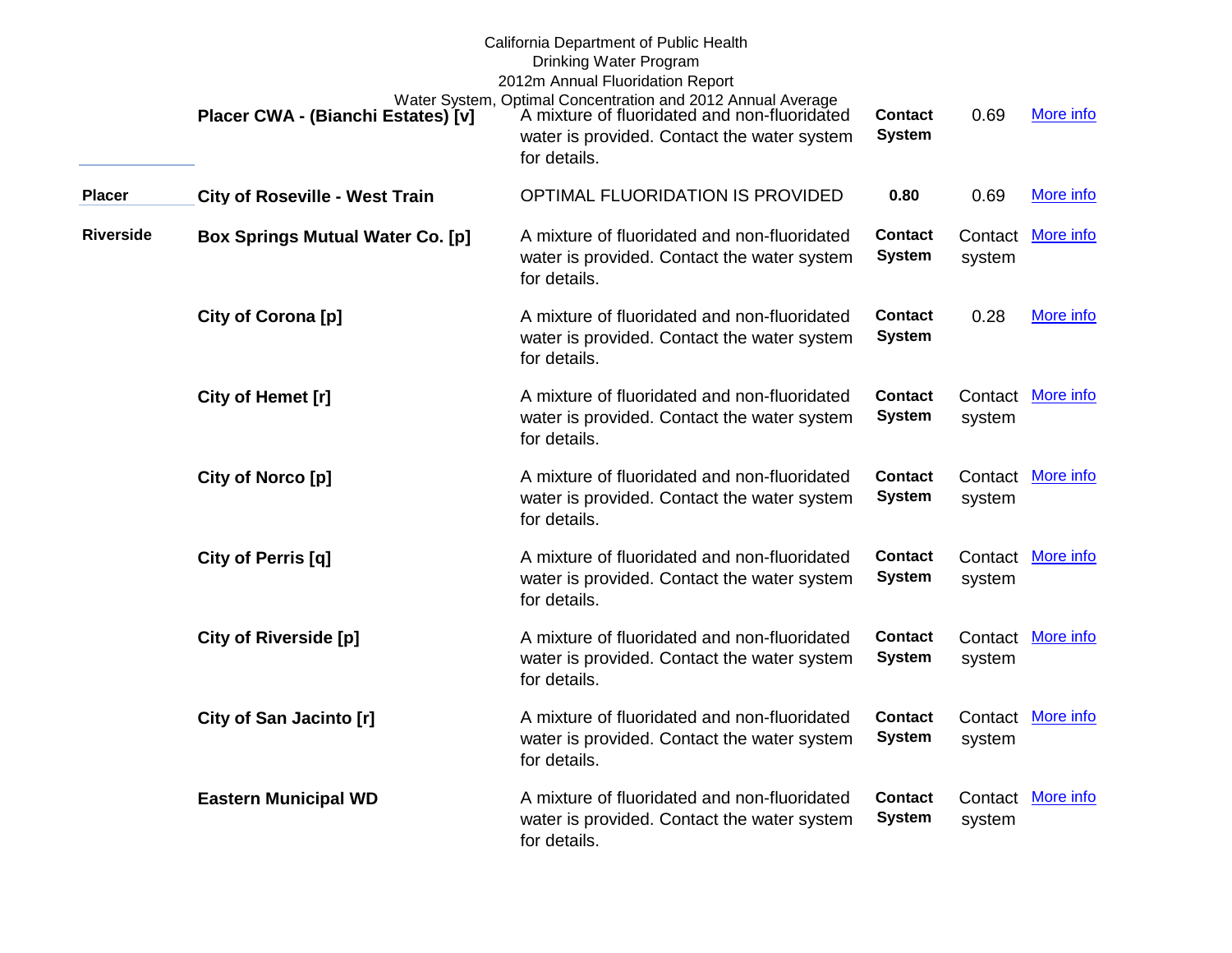|                                        | California Department of Public Health<br>Drinking Water Program                                                                                                                            |                                 |                   |                   |
|----------------------------------------|---------------------------------------------------------------------------------------------------------------------------------------------------------------------------------------------|---------------------------------|-------------------|-------------------|
|                                        | 2012m Annual Fluoridation Report<br>Elsinore Valley Municipal/WA by stem, Opthelix Universalit Hundred Card Annual Would ged<br>water is provided. Contact the water system<br>for details. | <b>Contact</b><br><b>System</b> | Contact<br>system | More info         |
|                                        | Elsinore Water District (Country Club) [A mixture of fluoridated and non-fluoridated<br>water is provided. Contact the water system<br>for details.                                         | <b>Contact</b><br><b>System</b> | Contact<br>system | More info         |
| Elsinore Water District (Lakeland) [r] | A mixture of fluoridated and non-fluoridated<br>water is provided. Contact the water system<br>for details.                                                                                 | <b>Contact</b><br><b>System</b> | system            | Contact More info |
| Home Gardens County WD [p]             | A mixture of fluoridated and non-fluoridated<br>water is provided. Contact the water system<br>for details.                                                                                 | <b>Contact</b><br><b>System</b> | system            | Contact More info |
| <b>Indio Water Authority</b>           | Water contains naturally occuring fluoride<br>that is near the optimal level. Contact the<br>water system for more information.                                                             | <b>Contact</b><br><b>System</b> | system            | Contact More info |
| Lee Lake Water District [p]            | A mixture of fluoridated and non-fluoridated<br>water is provided. Contact the water system<br>for details.                                                                                 | <b>Contact</b><br><b>System</b> | Contact<br>system | <b>More info</b>  |
| Nuevo Water Co. [r]                    | A mixture of fluoridated and non-fluoridated<br>water is provided. Contact the water system<br>for details.                                                                                 | <b>Contact</b><br><b>System</b> | Contact<br>system | More info         |
| <b>Rancho California WD [p]</b>        | A mixture of fluoridated and non-fluoridated<br>water is provided. Contact the water system<br>for details.                                                                                 | <b>Contact</b><br><b>System</b> | Contact<br>system | <b>More info</b>  |
| The Farm Mutual Water Co. [r]          | A mixture of fluoridated and non-fluoridated<br>water is provided. Contact the water system<br>for details.                                                                                 | <b>Contact</b><br><b>System</b> | Contact<br>system | More info         |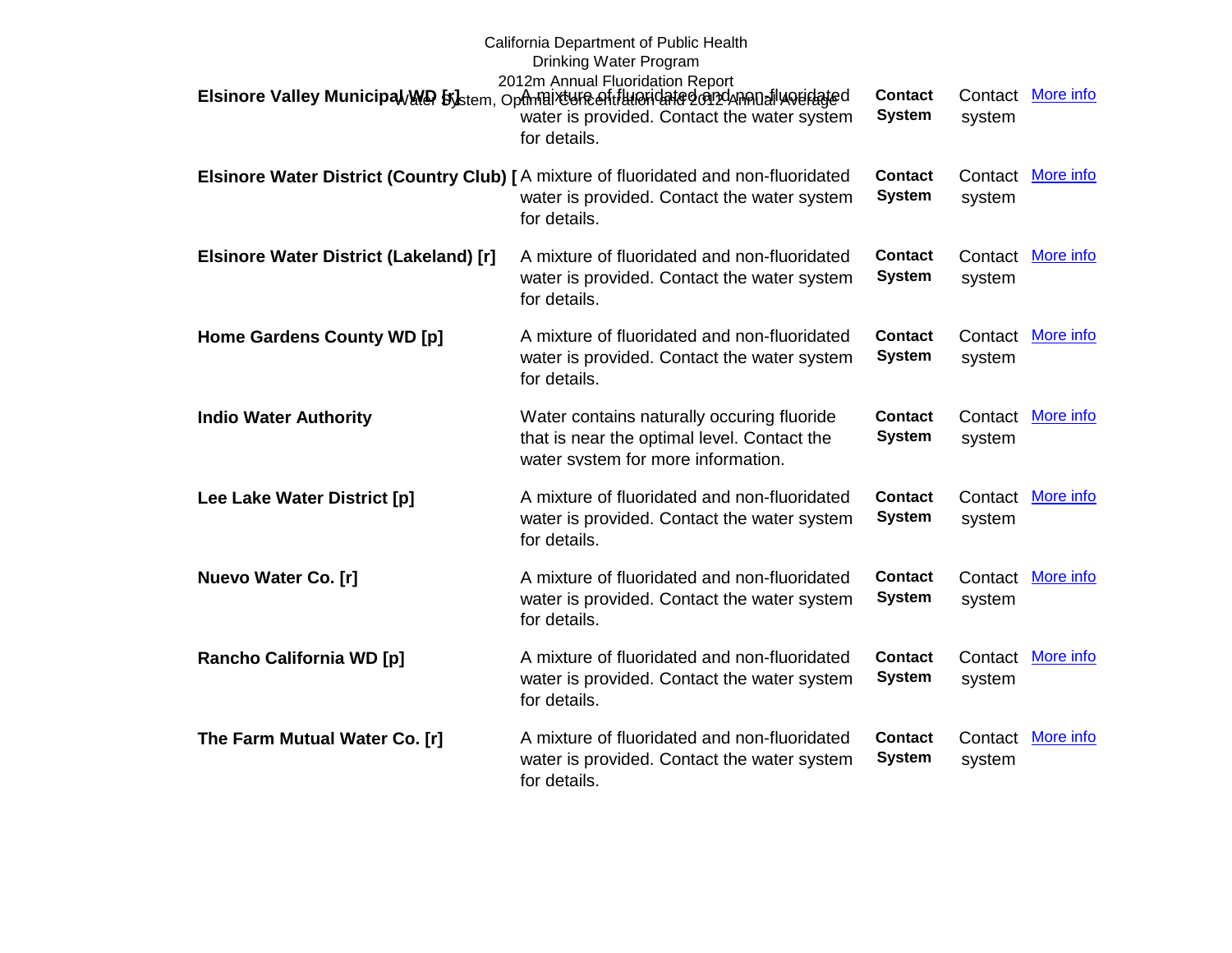|                   |                                           | California Department of Public Health<br>Drinking Water Program<br>2012m Annual Fluoridation Report<br>Western MWD - Murrieta Diversion of the optimal rest of the Highland and Muslim and Muslim<br>water is provided. Contact the water system<br>for details. | 0.80                            | 0.72              | More info         |
|-------------------|-------------------------------------------|-------------------------------------------------------------------------------------------------------------------------------------------------------------------------------------------------------------------------------------------------------------------|---------------------------------|-------------------|-------------------|
|                   | Western MWD (ID A - Rainbow) [o]          | A mixture of fluoridated and non-fluoridated<br>water is provided. Contact the water system<br>for details.                                                                                                                                                       | 0.80                            | 0.89              | More info         |
|                   | <b>Western MWD [o]</b>                    | A mixture of fluoridated and non-fluoridated<br>water is provided. Contact the water system<br>for details.                                                                                                                                                       | 0.80                            | 0.77              | More info         |
| <b>Sacramento</b> | <b>Sacramento County Water Agency [e]</b> | A mixture of fluoridated and non-fluoridated<br>water is provided. Contact the water system<br>for details.                                                                                                                                                       | <b>Contact</b><br><b>System</b> | system            | Contact More info |
| <b>Sacramento</b> | <b>Cal-American Water Co. (Arden)</b>     | OPTIMAL FLUORIDATION IS PROVIDED                                                                                                                                                                                                                                  | 0.80                            | 0.84              | More info         |
|                   | <b>Cal-American Water Co. (Parkway)</b>   | OPTIMAL FLUORIDATION IS PROVIDED                                                                                                                                                                                                                                  | 0.80                            | 0.89              | More info         |
|                   | <b>Cal-American Water Co. (Rosemont)</b>  | OPTIMAL FLUORIDATION IS PROVIDED                                                                                                                                                                                                                                  | 0.80                            | 0.86              | More info         |
|                   | <b>Cal-American Water Co. (Suburban)</b>  | OPTIMAL FLUORIDATION IS PROVIDED                                                                                                                                                                                                                                  | 0.80                            | 0.91              | More info         |
|                   | <b>City of Sacramento</b>                 | OPTIMAL FLUORIDATION IS PROVIDED                                                                                                                                                                                                                                  | 0.80                            | 0.86              | More info         |
|                   |                                           | Sacramento Suburban Water District - OPTIMAL FLUORIDATION IS PROVIDED                                                                                                                                                                                             | 0.80                            | 0.88              | More info         |
|                   | <b>San Bernardinc Redlands MUD</b>        | Water contains naturally occuring fluoride<br>that is near the optimal level. Contact the<br>water system for more information.                                                                                                                                   | Contact<br><b>System</b>        | Contact<br>system | More info         |
| San Diego         | Carlsbad MWD[0]                           | A mixture of fluoridated and non-fluoridated<br>water is provided. Contact the water system<br>for details.                                                                                                                                                       | 0.80                            |                   | 0.80 More info    |
|                   | <b>City of Oceanside [p]</b>              | A mixture of fluoridated and non-fluoridated<br>water is provided. Contact the water system<br>for details.                                                                                                                                                       | <b>Contact</b><br><b>System</b> | system            | Contact More info |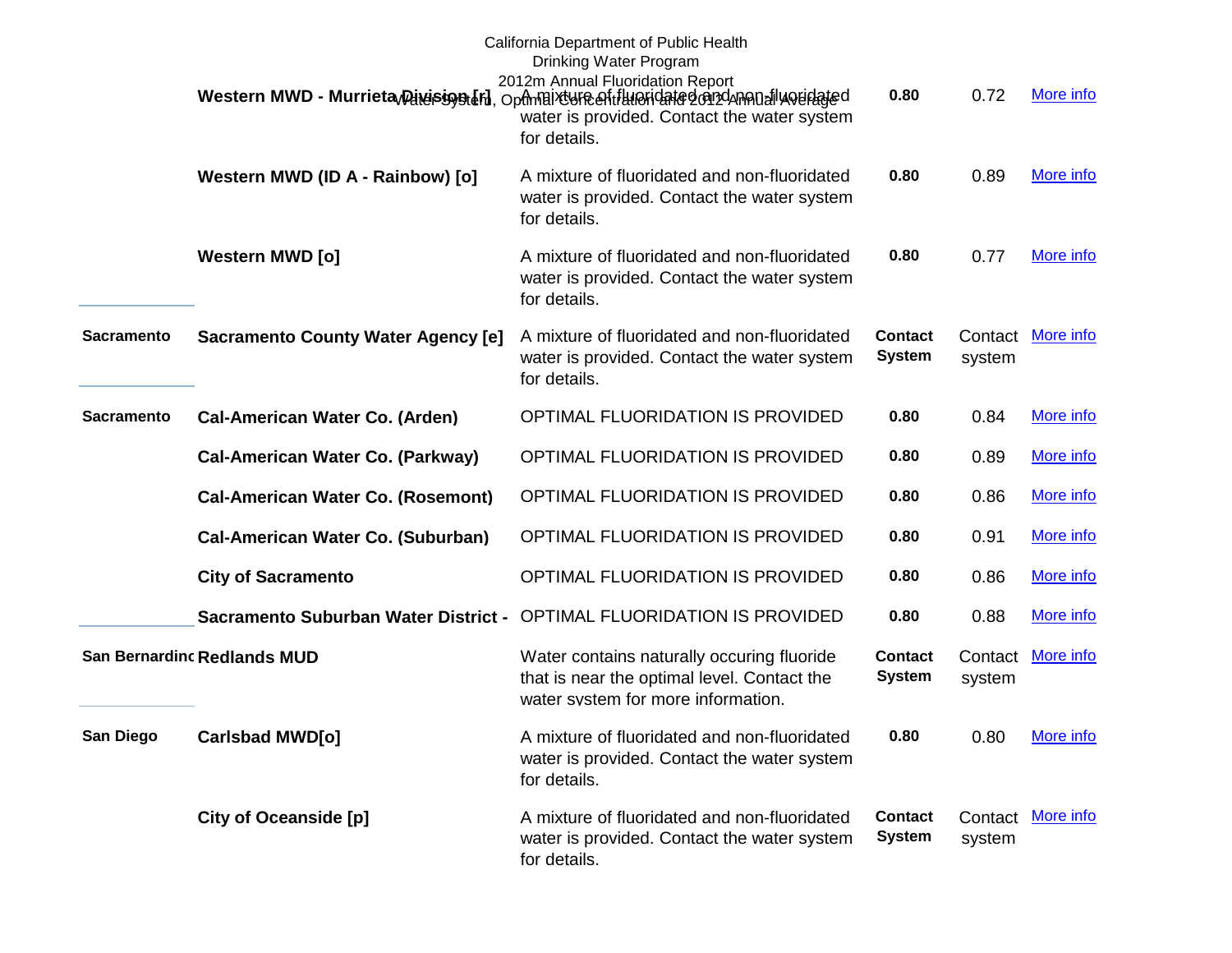| City of San Diego [p]                        | California Department of Public Health<br>Drinking Water Program<br>2012m Annual Fluoridation Report<br>Water System, Optimal Concentration and 2012 Annual Average<br>A mixture of fluoridated and non-fluoridated<br>water is provided. Contact the water system<br>for details. | 0.70                            | 0.72              | More info |
|----------------------------------------------|------------------------------------------------------------------------------------------------------------------------------------------------------------------------------------------------------------------------------------------------------------------------------------|---------------------------------|-------------------|-----------|
| <b>Fallbrook Public Utility District [o]</b> | A mixture of fluoridated and non-fluoridated<br>water is provided. Contact the water system<br>for details.                                                                                                                                                                        | 0.80                            | 0.80              | More info |
| <b>Lakeside Water District [g]</b>           | A mixture of fluoridated and non-fluoridated<br>water is provided. Contact the water system<br>for details.                                                                                                                                                                        | <b>Contact</b><br><b>System</b> | Contact<br>system | More info |
| <b>Olivenhain Municipal WD [p]</b>           | A mixture of fluoridated and non-fluoridated<br>water is provided. Contact the water system<br>for details.                                                                                                                                                                        | <b>Contact</b><br><b>System</b> | Contact<br>system | More info |
| <b>Otay Water District [g]</b>               | A mixture of fluoridated and non-fluoridated<br>water is provided. Contact the water system<br>for details.                                                                                                                                                                        | <b>Contact</b><br><b>System</b> | 0.66              | More info |
| Padre Dam Municipal WD [s]                   | A mixture of fluoridated and non-fluoridated<br>water is provided. Contact the water system<br>for details.                                                                                                                                                                        | <b>Contact</b><br><b>System</b> | Contact<br>system | More info |
| <b>Rainbow MWDistrict [o]</b>                | A mixture of fluoridated and non-fluoridated<br>water is provided. Contact the water system<br>for details.                                                                                                                                                                        | 0.80                            | 0.80              | More info |
| <b>Ramona Municipal Water District [o]</b>   | A mixture of fluoridated and non-fluoridated<br>water is provided. Contact the water system<br>for details.                                                                                                                                                                        | 0.80                            | 0.80              | More info |
| Rincon Del Diablo MWD (ID-1) [o]             | A mixture of fluoridated and non-fluoridated<br>water is provided. Contact the water system<br>for details.                                                                                                                                                                        | 0.80                            | 0.80              | More info |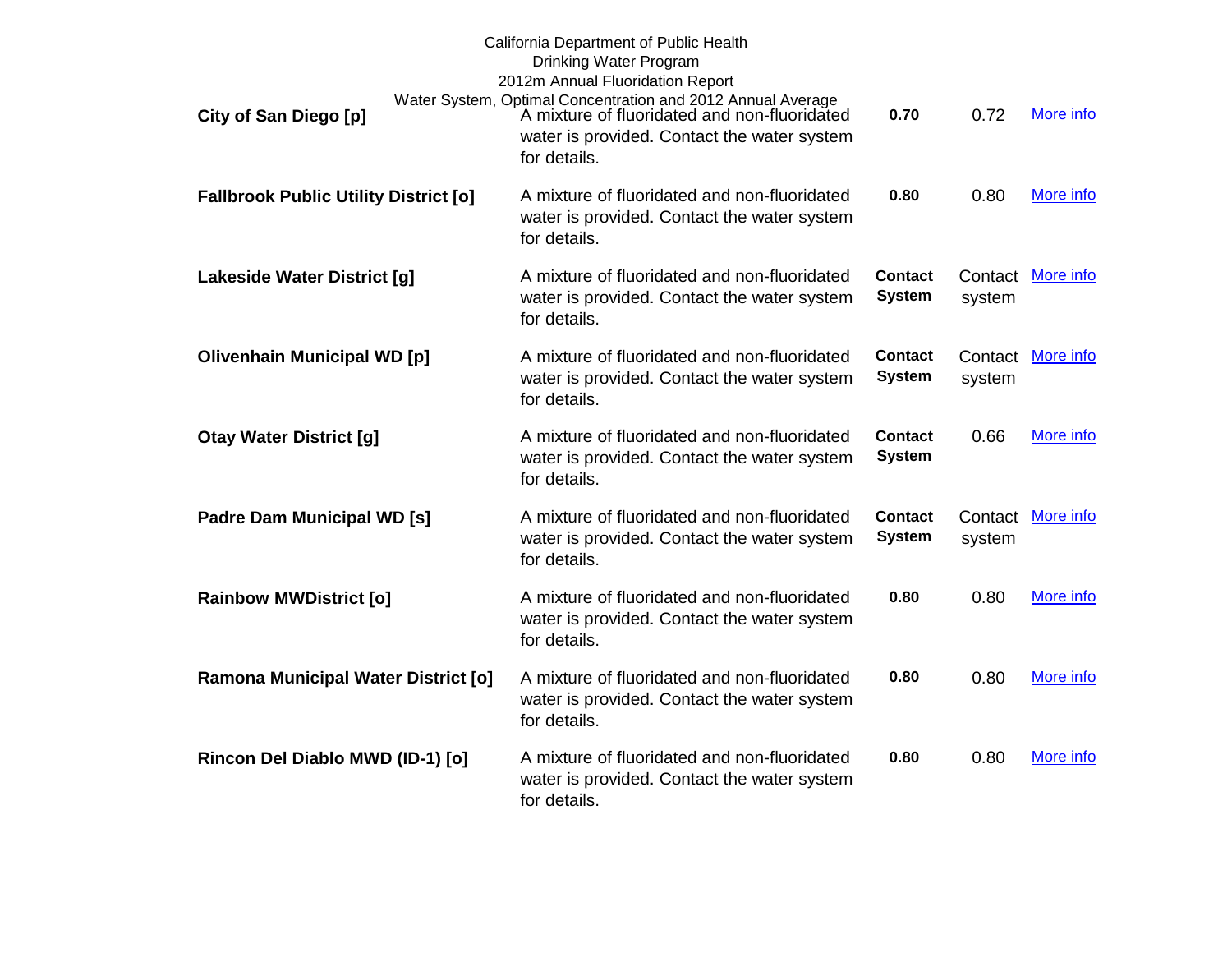|           |                                         | California Department of Public Health<br>Drinking Water Program<br>2012m Annual Fluoridation Report<br>Vallecitos Water District Maler System, Opthelixt une of the pridate denschaped valled<br>water is provided. Contact the water system<br>for details. | 0.80                            | 0.80              | More info         |
|-----------|-----------------------------------------|---------------------------------------------------------------------------------------------------------------------------------------------------------------------------------------------------------------------------------------------------------------|---------------------------------|-------------------|-------------------|
|           | <b>Valley Center Municipal WD [o]</b>   | A mixture of fluoridated and non-fluoridated<br>water is provided. Contact the water system<br>for details.                                                                                                                                                   | 0.80                            | 0.80              | More info         |
|           | <b>Vista Irrigation District [o]</b>    | A mixture of fluoridated and non-fluoridated<br>water is provided. Contact the water system<br>for details.                                                                                                                                                   | 0.80                            | 0.80              | More info         |
|           | Yuima Municipal WD (IDA) [p]            | A mixture of fluoridated and non-fluoridated<br>water is provided. Contact the water system<br>for details.                                                                                                                                                   | <b>Contact</b><br><b>System</b> | Contact<br>system | More info         |
|           | Yuima Municipal WD [p]                  | A mixture of fluoridated and non-fluoridated<br>water is provided. Contact the water system<br>for details.                                                                                                                                                   | <b>Contact</b><br><b>System</b> | system            | Contact More info |
| San Diego | <b>City of Escondido</b>                | OPTIMAL FLUORIDATION IS PROVIDED                                                                                                                                                                                                                              | 0.80                            | 0.81              | More info         |
|           | <b>Helix Water District</b>             | OPTIMAL FLUORIDATION IS PROVIDED                                                                                                                                                                                                                              | 0.80                            | 0.75              | More info         |
|           |                                         | San Francisco San Francisco International Airport [c] A mixture of fluoridated and non-fluoridated<br>water is provided. Contact the water system<br>for details.                                                                                             | 1.00                            | 0.98              | More info         |
|           |                                         | San Francisco Public Utility Comm. SFIA mixture of fluoridated and non-fluoridated<br>water is provided. Contact the water system<br>for details.                                                                                                             | 1.00                            | 0.98              | More info         |
|           | Treasure Island [c]                     | A mixture of fluoridated and non-fluoridated<br>water is provided. Contact the water system<br>for details.                                                                                                                                                   | 1.00                            | 0.98              | More info         |
|           | San Francisco Presidio of San Francisco | OPTIMAL FLUORIDATION IS PROVIDED                                                                                                                                                                                                                              | 1.00                            | 1.03              | More info         |
|           | San Francisco Regional Water Sys.       | OPTIMAL FLUORIDATION IS PROVIDED                                                                                                                                                                                                                              | 1.00                            | 0.98              | More info         |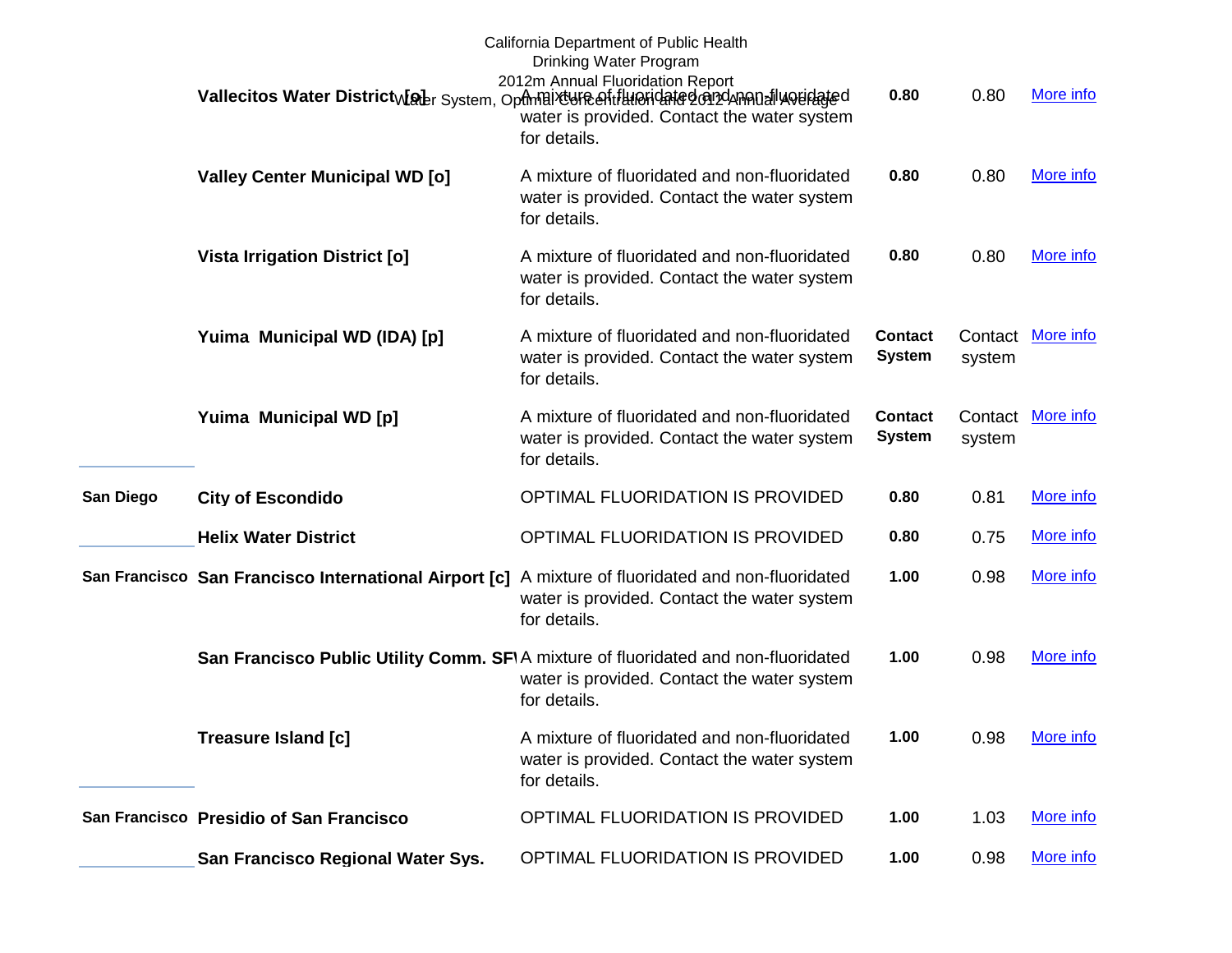|                  | San Luis Obisp City of San Luis Obispo | California Department of Public Health<br>Drinking Water Program<br>2012m Annual Fluoridation Report<br>Water System, Optimal Concentration and 2012 Annual Average<br>OPTIMAL FLUORIDATION IS PROVIDED | 0.80 | 0.86 | More info<br>More info |
|------------------|----------------------------------------|---------------------------------------------------------------------------------------------------------------------------------------------------------------------------------------------------------|------|------|------------------------|
| <b>San Mateo</b> | Cal-Water Service Co. (San Carlos) [c] | A mixture of fluoridated and non-fluoridated<br>water is provided. Contact the water system<br>for details.                                                                                             | 1.00 | 0.98 | More info              |
|                  | Cal-Water Service Co. (San Mateo) [c]  | A mixture of fluoridated and non-fluoridated<br>water is provided. Contact the water system<br>for details.                                                                                             | 1.00 | 0.98 | More info              |
|                  | <b>City of Brisbane [c]</b>            | A mixture of fluoridated and non-fluoridated<br>water is provided. Contact the water system<br>for details.                                                                                             | 1.00 | 0.98 | More info              |
|                  | <b>City of Burlingame [c]</b>          | A mixture of fluoridated and non-fluoridated<br>water is provided. Contact the water system<br>for details.                                                                                             | 1.00 | 0.98 | More info              |
|                  | City of East Palo Alto [c]             | A mixture of fluoridated and non-fluoridated<br>water is provided. Contact the water system<br>for details.                                                                                             | 1.00 | 0.98 | More info              |
|                  | <b>City of Hillsborough [c]</b>        | A mixture of fluoridated and non-fluoridated<br>water is provided. Contact the water system<br>for details.                                                                                             | 1.00 | 0.98 | More info              |
|                  | City of Menlo Park [c]                 | A mixture of fluoridated and non-fluoridated<br>water is provided. Contact the water system<br>for details.                                                                                             | 1.00 | 0.98 | More info              |
|                  | City of Millbrae [c]                   | A mixture of fluoridated and non-fluoridated<br>water is provided. Contact the water system<br>for details.                                                                                             | 1.00 | 0.98 | More info              |
|                  | <b>City of Redwood City [c]</b>        | A mixture of fluoridated and non-fluoridated<br>water is provided. Contact the water system<br>for details.                                                                                             | 1.00 | 0.98 | More info              |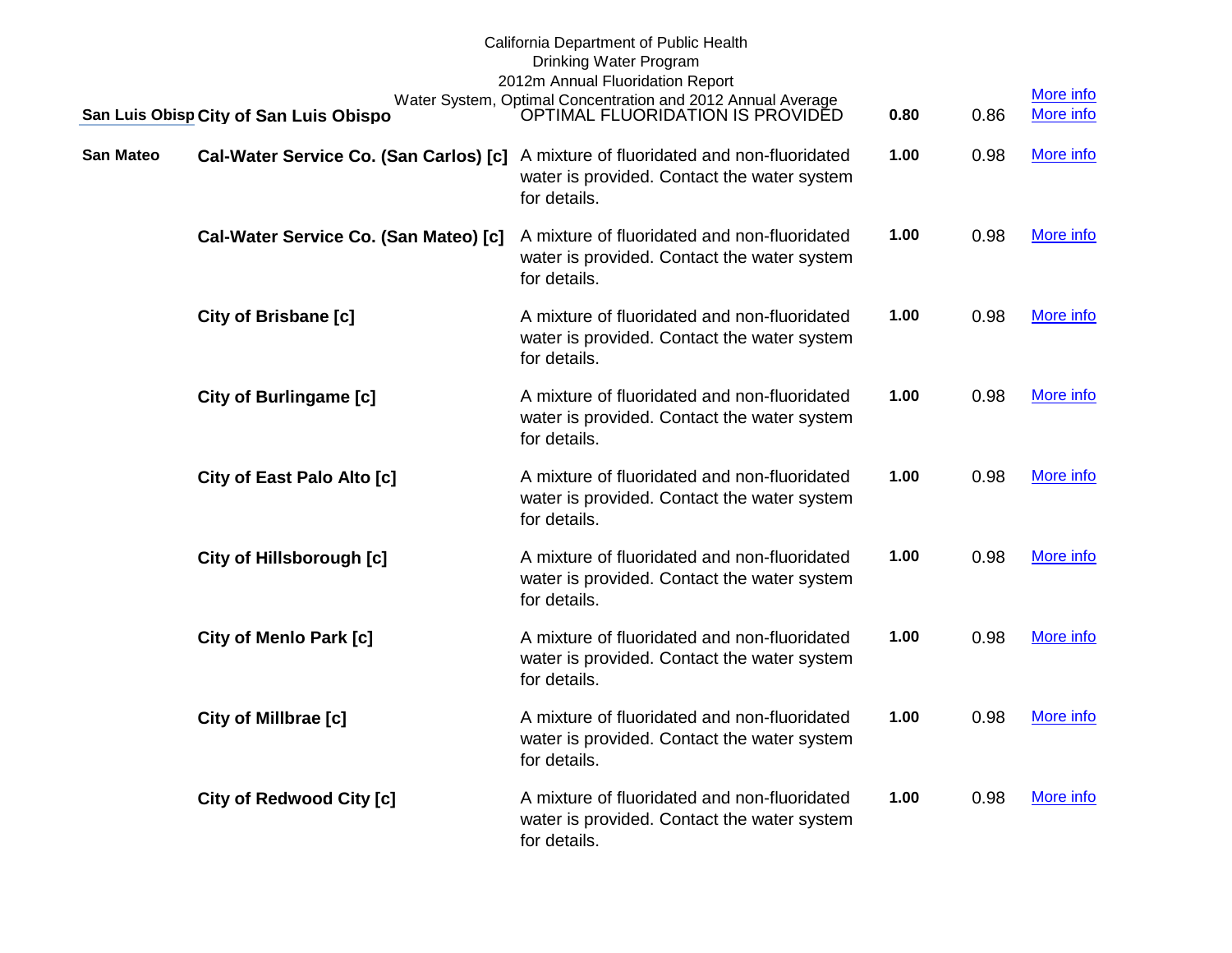|                  | Estero MID [c]                           | California Department of Public Health<br>Drinking Water Program<br>2012m Annual Fluoridation Report<br>Water System, OpthnBixtyFeentillHeridated@n2dAnA0alluoeidated<br>water is provided. Contact the water system<br>for details. | 1.00                            | 0.98              | More info         |
|------------------|------------------------------------------|--------------------------------------------------------------------------------------------------------------------------------------------------------------------------------------------------------------------------------------|---------------------------------|-------------------|-------------------|
|                  | <b>Guadalupe Valley MID [c]</b>          | A mixture of fluoridated and non-fluoridated<br>water is provided. Contact the water system<br>for details.                                                                                                                          | 1.00                            | 0.98              | More info         |
|                  | Mid-Peninsula Water District [c]         | A mixture of fluoridated and non-fluoridated<br>water is provided. Contact the water system<br>for details.                                                                                                                          | 1.00                            | 0.98              | More info         |
|                  | <b>North Coast County WD [c]</b>         | A mixture of fluoridated and non-fluoridated<br>water is provided. Contact the water system<br>for details.                                                                                                                          | 1.00                            | 0.98              | More info         |
|                  | <b>Skyline County Water District [c]</b> | A mixture of fluoridated and non-fluoridated<br>water is provided. Contact the water system<br>for details.                                                                                                                          | 1.00                            | 0.98              | More info         |
|                  | <b>Westborough County WD [c]</b>         | A mixture of fluoridated and non-fluoridated<br>water is provided. Contact the water system<br>for details.                                                                                                                          | 1.00                            | 0.98              | More info         |
| <b>San Mateo</b> | <b>City of Daly City</b>                 | OPTIMAL FLUORIDATION IS PROVIDED                                                                                                                                                                                                     | 1.00                            | 1.02              | More info         |
|                  | Santa Barbara City of Santa Maria        | OPTIMAL FLUORIDATION IS PROVIDED                                                                                                                                                                                                     | 0.90                            | 0.91              | More info         |
|                  | <b>Vandenberg Air Force Base</b>         | OPTIMAL FLUORIDATION IS PROVIDED                                                                                                                                                                                                     | 0.90                            | 0.94              | More info         |
| Santa Clara      | Cal-Water Service Co. (Bear Gulch) [i]   | A mixture of fluoridated and non-fluoridated<br>water is provided. Contact the water system<br>for details.                                                                                                                          | <b>Contact</b><br><b>System</b> | Contact<br>system | More info         |
|                  |                                          | Cal-Water Service Co. (So. San Francis A mixture of fluoridated and non-fluoridated<br>water is provided. Contact the water system<br>for details.                                                                                   | <b>Contact</b><br><b>System</b> | system            | Contact More info |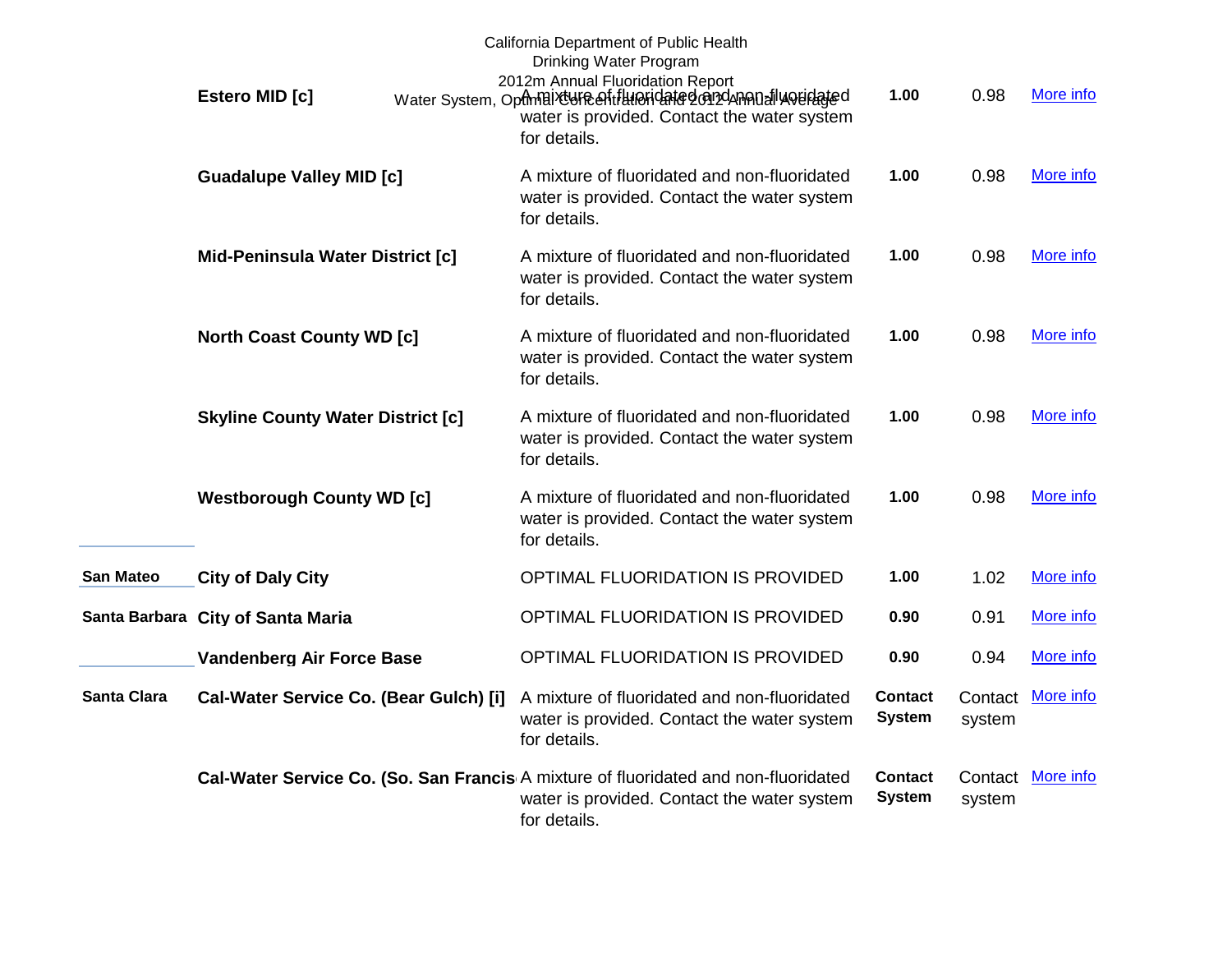|             | City of Milpitas [i]                | California Department of Public Health<br>Drinking Water Program<br>2012m Annual Fluoridation Report<br>Water System, Optmaix Greenfifthe Highland Conzumental World ated<br>water is provided. Contact the water system<br>for details. | <b>Contact</b><br><b>System</b> | system | Contact More info |
|-------------|-------------------------------------|------------------------------------------------------------------------------------------------------------------------------------------------------------------------------------------------------------------------------------------|---------------------------------|--------|-------------------|
|             | City of Palo Alto [c]               | A mixture of fluoridated and non-fluoridated<br>water is provided. Contact the water system<br>for details.                                                                                                                              | 1.00                            | 0.98   | More info         |
|             | City of San Bruno [i]               | A mixture of fluoridated and non-fluoridated<br>water is provided. Contact the water system<br>for details.                                                                                                                              | <b>Contact</b><br><b>System</b> | system | Contact More info |
|             | City of San Jose (NSJ/Alviso) [c]   | A mixture of fluoridated and non-fluoridated<br>water is provided. Contact the water system<br>for details.                                                                                                                              | 1.00                            | 0.98   | More info         |
|             | City of Santa Clara [i]             | A mixture of fluoridated and non-fluoridated<br>water is provided. Contact the water system<br>for details.                                                                                                                              | <b>Contact</b><br><b>System</b> | system | Contact More info |
|             | <b>City of Sunnyvale [i]</b>        | A mixture of fluoridated and non-fluoridated<br>water is provided. Contact the water system<br>for details.                                                                                                                              | <b>Contact</b><br><b>System</b> | system | Contact More info |
|             | <b>Purissima Hills WD [c]</b>       | A mixture of fluoridated and non-fluoridated<br>water is provided. Contact the water system<br>for details.                                                                                                                              | 1.00                            | 0.98   | More info         |
|             | <b>Stanford University [c]</b>      | A mixture of fluoridated and non-fluoridated<br>water is provided. Contact the water system<br>for details.                                                                                                                              | 1.00                            | 0.98   | More info         |
| Santa Clara | <b>City of Mountain View</b>        | OPTIMAL FLUORIDATION IS PROVIDED                                                                                                                                                                                                         | 0.90                            | 0.95   | More info         |
|             | <b>City of San Jose (Evergreen)</b> | OPTIMAL FLUORIDATION IS PROVIDED                                                                                                                                                                                                         | 0.80                            | 0.84   | More info         |
| Solano      | <b>City of Benicia</b>              | OPTIMAL FLUORIDATION IS PROVIDED                                                                                                                                                                                                         | 0.90                            | 0.90   | More info         |
|             | <b>City of Fairfield</b>            | OPTIMAL FLUORIDATION IS PROVIDED                                                                                                                                                                                                         | 0.80                            | 0.86   | More info         |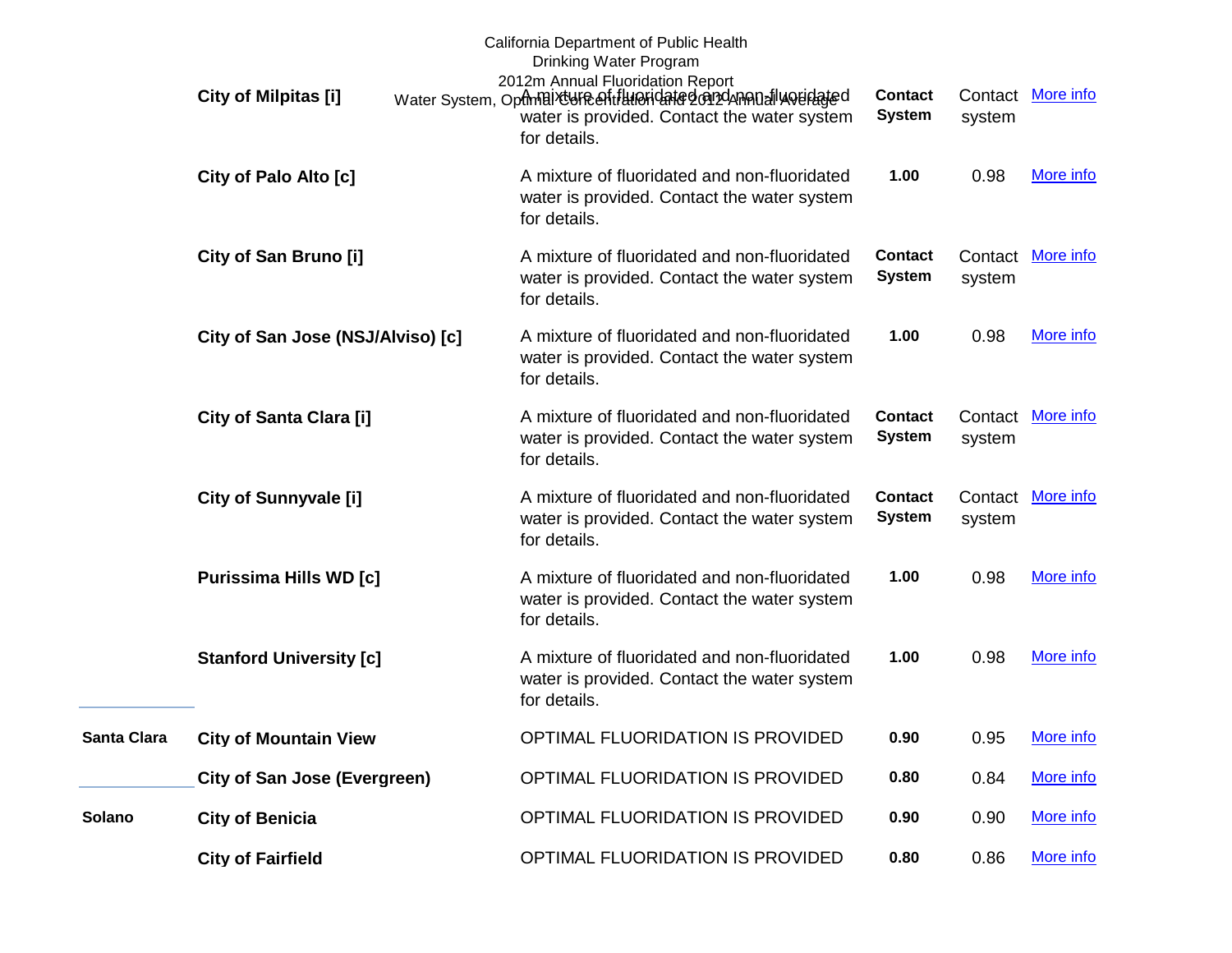|               |                                        | California Department of Public Health<br>Drinking Water Program<br>2012m Annual Fluoridation Report                                             |      |                   |           |
|---------------|----------------------------------------|--------------------------------------------------------------------------------------------------------------------------------------------------|------|-------------------|-----------|
|               | <b>City of Vacaville</b>               | Water System, Optimal Concentration and 2012 Annual Average<br>OPTIMAL FLUORIDATION IS PROVIDED                                                  | 0.80 | 0.82              | More info |
|               | <b>City of Vallejo</b>                 | OPTIMAL FLUORIDATION IS PROVIDED                                                                                                                 | 0.90 | 0.96              | More info |
|               | City of Vallejo (Travis AFB WTP)       | OPTIMAL FLUORIDATION IS PROVIDED                                                                                                                 | 0.90 | 0.96              | More info |
|               | <b>Travis Air Force Base</b>           | OPTIMAL FLUORIDATION IS PROVIDED                                                                                                                 | 0.80 | 0.83              | More info |
| Sonoma        | Sonoma Co. #41-Fitch Mountain [k]      | A mixture of fluoridated and non-fluoridated<br>water is provided. Contact the water system<br>for details.                                      | 0.80 | 0.81              | More info |
| Sonoma        | <b>City of Healdsburg</b>              | OPTIMAL FLUORIDATION IS PROVIDED                                                                                                                 | 0.80 | 0.81              | More info |
|               |                                        | US Coast Guard Training Center Petalu OPTIMAL FLUORIDATION IS PROVIDED                                                                           | 0.90 | Contact<br>system | More info |
| <b>Sutter</b> | <b>City of Yuba City</b>               | OPTIMAL FLUORIDATION IS PROVIDED                                                                                                                 | 0.80 | 0.82              | More info |
| Ventura       | Academy Mutual Water Co. [o]           | A mixture of fluoridated and non-fluoridated<br>water is provided. Contact the water system<br>for details.                                      | 0.80 | 0.80              | More info |
|               | <b>Brandeis Bardin Institute [o]</b>   | A mixture of fluoridated and non-fluoridated<br>water is provided. Contact the water system<br>for details.                                      | 0.80 | 0.80              | More info |
|               |                                        | Cal-American WC (Las Posas Estates) [A mixture of fluoridated and non-fluoridated<br>water is provided. Contact the water system<br>for details. | 0.80 | 0.80              | More info |
|               | Cal-American WC (Village District) [0] | A mixture of fluoridated and non-fluoridated<br>water is provided. Contact the water system<br>for details.                                      | 0.80 | 0.80              | More info |
|               | Calleguas MWD [o]                      | A mixture of fluoridated and non-fluoridated<br>water is provided. Contact the water system<br>for details.                                      | 0.80 | 0.83              | More info |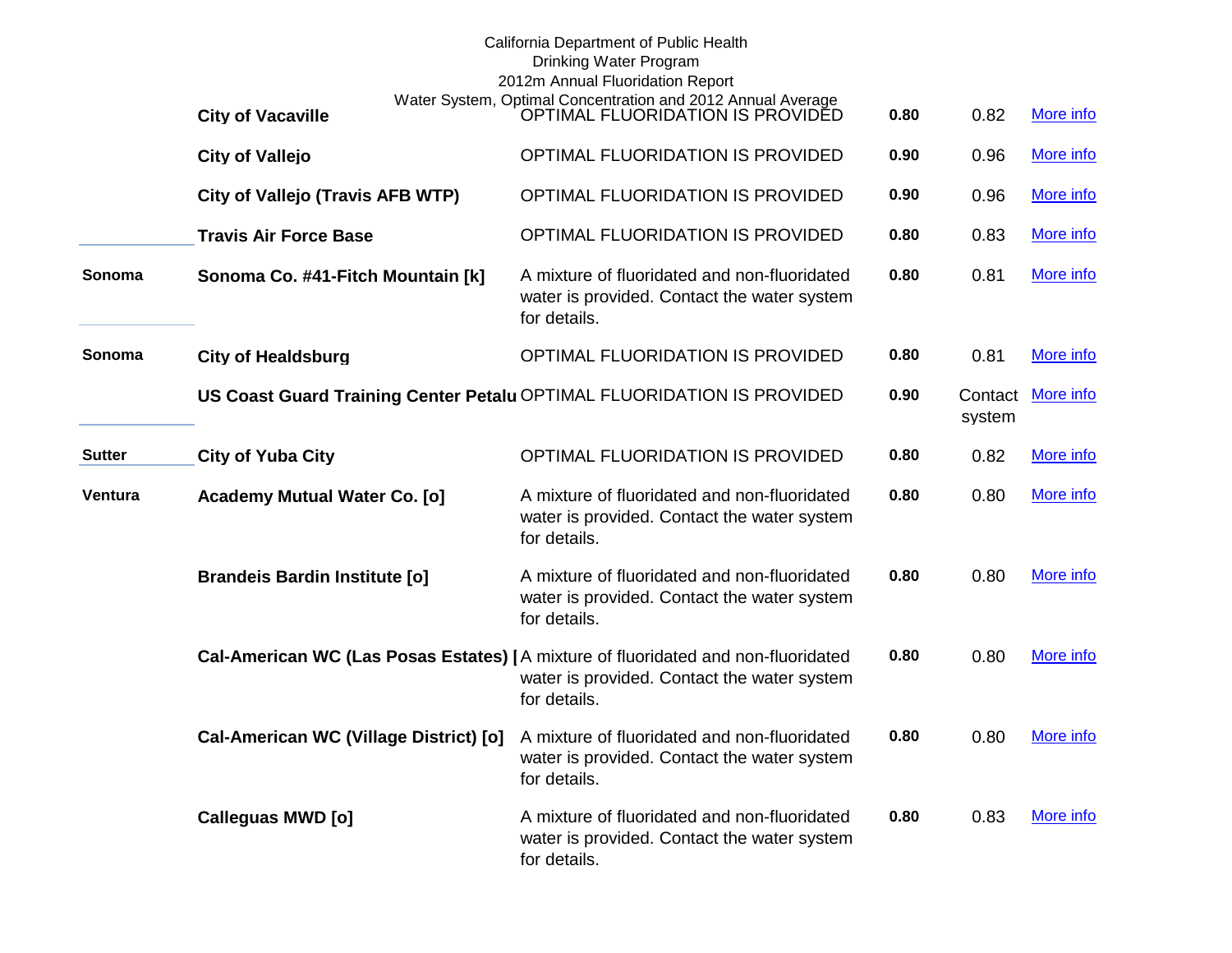| Cal-Water Service Co. (Westlake) [0]  | California Department of Public Health<br>Drinking Water Program<br>2012m Annual Fluoridation Report<br>Water System, Optimal Concentration and 2012 Annual Average<br><b>Westlake) [o]</b> A mixture of fluoridated and non-fluoridated<br>water is provided. Contact the water system<br>for details. | 0.80                            | 0.75              | More info         |
|---------------------------------------|---------------------------------------------------------------------------------------------------------------------------------------------------------------------------------------------------------------------------------------------------------------------------------------------------------|---------------------------------|-------------------|-------------------|
| <b>Camrosa Water District [p]</b>     | A mixture of fluoridated and non-fluoridated<br>water is provided. Contact the water system<br>for details.                                                                                                                                                                                             | <b>Contact</b><br><b>System</b> | system            | Contact More info |
| <b>Channel Islands Beach CSD [d]</b>  | A mixture of fluoridated and non-fluoridated<br>water is provided. Contact the water system<br>for details.                                                                                                                                                                                             | 0.90                            | 0.97              | More info         |
| <b>City of Camarillo [p]</b>          | A mixture of fluoridated and non-fluoridated<br>water is provided. Contact the water system<br>for details.                                                                                                                                                                                             | <b>Contact</b><br><b>System</b> | Contact<br>system | More info         |
| City of Oxnard [p]                    | A mixture of fluoridated and non-fluoridated<br>water is provided. Contact the water system<br>for details.                                                                                                                                                                                             | <b>Contact</b><br><b>System</b> | Contact<br>system | More info         |
| <b>City of Port Hueneme [d]</b>       | A mixture of fluoridated and non-fluoridated<br>water is provided. Contact the water system<br>for details.                                                                                                                                                                                             | 0.90                            | 0.97              | More info         |
| <b>City of Thousand Oaks [o]</b>      | A mixture of fluoridated and non-fluoridated<br>water is provided. Contact the water system<br>for details.                                                                                                                                                                                             | 0.80                            | 0.80              | More info         |
| <b>Crestview Mutual Water Co. [p]</b> | A mixture of fluoridated and non-fluoridated<br>water is provided. Contact the water system<br>for details.                                                                                                                                                                                             | <b>Contact</b><br><b>System</b> | Contact<br>system | More info         |
| Golden State WC (Simi Valley) [p]     | A mixture of fluoridated and non-fluoridated<br>water is provided. Contact the water system<br>for details.                                                                                                                                                                                             | <b>Contact</b><br><b>System</b> | system            | Contact More info |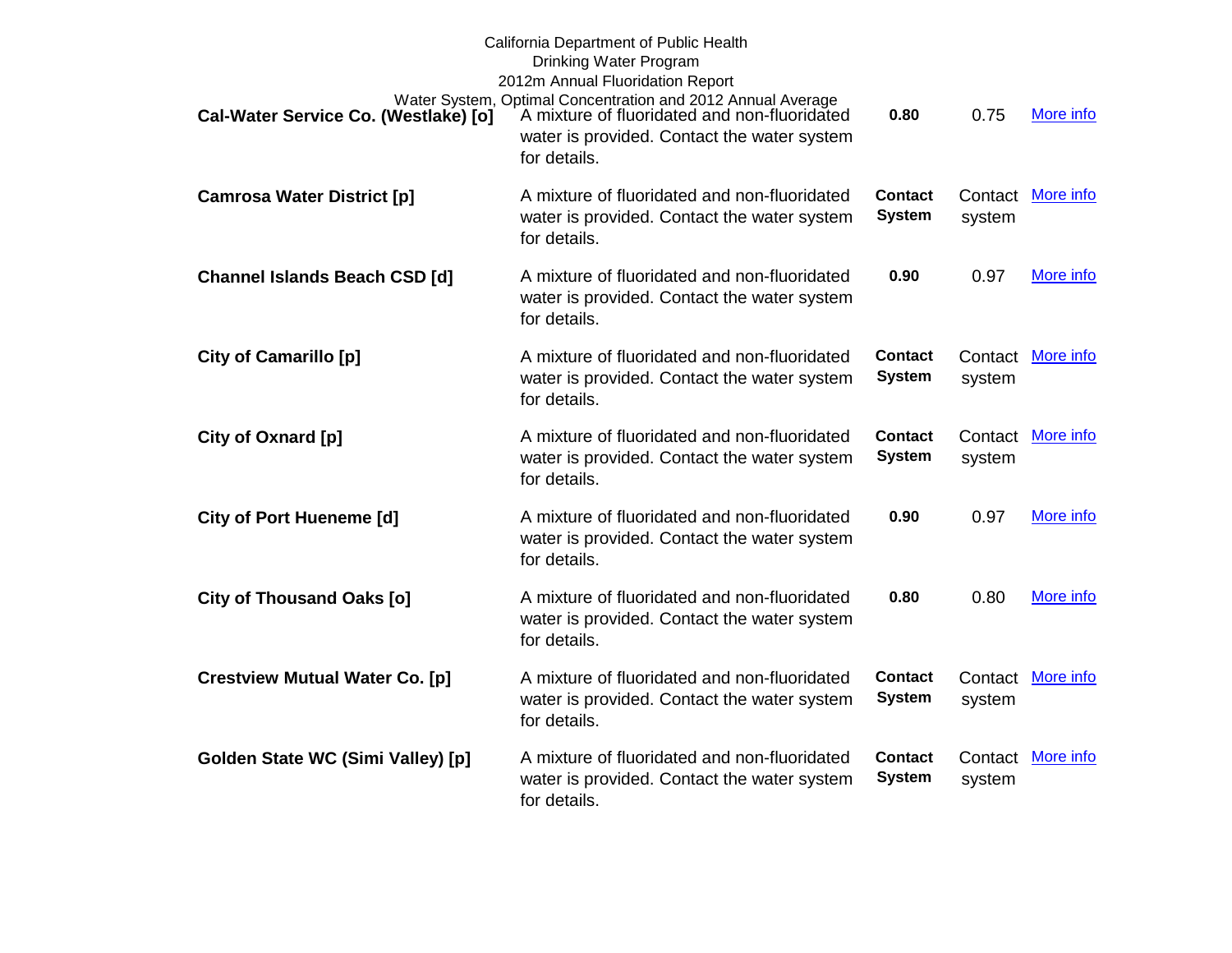|                                             | California Department of Public Health<br>Drinking Water Program<br>2012m Annual Fluoridation Report                                                |                                 |                   |                   |
|---------------------------------------------|-----------------------------------------------------------------------------------------------------------------------------------------------------|---------------------------------|-------------------|-------------------|
|                                             | Lake Sherwood CSD [o] Water System, Optmaix UFR eftillineridated on dAnnual weidated<br>water is provided. Contact the water system<br>for details. | 0.80                            | 0.80              | More info         |
| Oak Park Water Service [o]                  | A mixture of fluoridated and non-fluoridated<br>water is provided. Contact the water system<br>for details.                                         | 0.80                            | 0.80              | More info         |
| <b>Pleasant Valley Mutual Water Co. [p]</b> | A mixture of fluoridated and non-fluoridated<br>water is provided. Contact the water system<br>for details.                                         | <b>Contact</b><br><b>System</b> | system            | Contact More info |
| <b>Point Mugu Naval Base [d]</b>            | A mixture of fluoridated and non-fluoridated<br>water is provided. Contact the water system<br>for details.                                         | 0.90                            | 0.97              | More info         |
| Port Hueneme Naval Base [d]                 | A mixture of fluoridated and non-fluoridated<br>water is provided. Contact the water system<br>for details.                                         | 0.90                            | 0.97              | More info         |
| Solano Verde Mutual Water Co. [0]           | A mixture of fluoridated and non-fluoridated<br>water is provided. Contact the water system<br>for details.                                         | 0.80                            | 0.80              | More info         |
| <b>Thermic Mutual Water Co. [p]</b>         | A mixture of fluoridated and non-fluoridated<br>water is provided. Contact the water system<br>for details.                                         | <b>Contact</b><br><b>System</b> | Contact<br>system | More info         |
| USN - Camarillo Housing [o]                 | A mixture of fluoridated and non-fluoridated<br>water is provided. Contact the water system<br>for details.                                         | 0.80                            | 0.80              | More info         |
| Ventura CWWD No. 1 (Moorpark) [p]           | A mixture of fluoridated and non-fluoridated<br>water is provided. Contact the water system<br>for details.                                         | <b>Contact</b><br><b>System</b> | Contact<br>system | More info         |